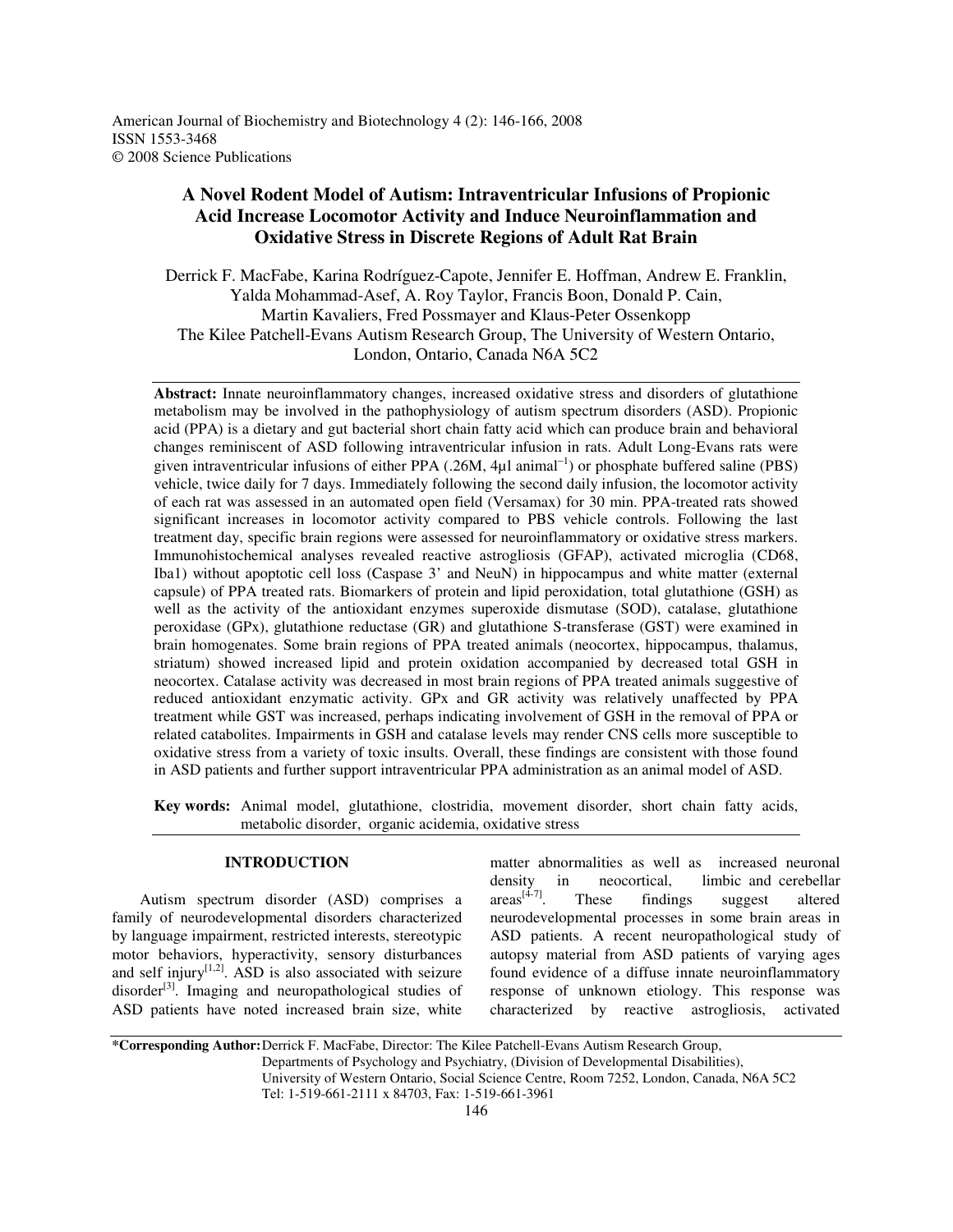microglia and cytokine abnormalities<sup>[8]</sup>. These findings suggest that an immune-mediated response may persist throughout the life of ASD patients<sup>[9]</sup>.

ASD has a strong genetic basis as the disorder shows high heritability with a concordance rate of 82% amongst monozygotic twins and close to 0% for dizygotic twins<sup>[10,11]</sup>. ASD is also co-morbid with a number of other inherited conditions including fragile X syndrome, tuberous sclerosis, Smith-Lemli Opitz syndrome and Mobius syndrome<sup>[12-15]</sup>. A panel of genes involved in brain development $[16]$  and serotonin $[17]$ , glutamate, or GABA metabolism, have also been associated with a sub-set of ASD patients<sup>[18]</sup>.

The lack of complete concordance as well as variance in the severity of autism in monozygotic twins<sup>[19]</sup> suggests that environmental factors are also likely important in ASD etiology. Environmental factors may account for some observed geographical clustering of cases<sup>[20]</sup> and may be involved in the recent postulated increase in the incidence of ASD cases in North America (approximately 1 in  $166$ )<sup>[21]</sup>. There has been growing interest in a group of environmental toxins and infectious agents which could act at critical periods of pre- and post-natal development to putatively trigger or exacerbate this disorder in genetically vulnerable individuals. An increased risk of ASD is associated with pre-natal exposure to ethanol<sup>[22]</sup>, valproic acid<sup>[23]</sup>, terbutaline<sup>[24]</sup>, some metals and viral infections<sup>[25,26]</sup>. Many of these effects have been observed in animal models using these toxic or infectious agents.

One common mechanism by which diverse environmental and/or genetic factors could induce the diffuse CNS effects seen in ASD is increased oxidative stress<sup>[27]</sup>. CNS effects may be produced by increased production of reactive intermediates, impairments in the detoxification of these agents, or a combination of these factors<sup>[28,29]</sup>. Studies of plasma from ASD patients with diverse genetic backgrounds provide evidence of increased oxidative stress involving reduced capacity for methylation and sulfuration as measured by methionine transmethylation and transulfuration pathways and lipid peroxidation. Additional observations have included impaired xenobiotic detoxification and clearance at a systemic level<sup>[29-31]</sup>. Findings from these studies may reflect some innate neuroinflammatory processes in the brains of ASD patients<sup>[8]</sup>.

Of particular interest is the evidence of an impairment in glutathione (GSH) associated pathways in the plasma of ASD patients<sup>[27,30]</sup>. GSH participates in both antioxidant defense and xenobiotic detoxification over a wide range of environmental organic compounds

and metals<sup>[32]</sup>. The GSH redox system consists of primary and secondary antioxidants, including glutathione peroxidase (GPx), glutathione reductase (GR), glutathione S-transferase (GST), γ -glutamylcysteine synthetase ( γ -GCS) and glucose 6-phosphate dehydrogenase (G6PD). Alterations in the activities of these enzymes are suggestive of reduced cellular defense and are surrogate markers of increased oxidative stress<sup>[33]</sup>. Furthermore, genetic alterations in glutathione metabolism have been noted in some ASD populations suggesting a plausible inherited mechanism for environmental sensitivity $^{[34,35]}$ .

Many environmental factors have been proposed to contribute to ASD pathogenesis. There is growing interest in the role that gastrointestinal factors may play in the behavioral, neuropathological and neuroinflammatory sequelae observed in some ASD cases. Anecdotal reports have suggested that ASD symptomology may be induced or exacerbated following acute gastrointestinal abnormalities<sup>[36]</sup>, routine and antibiotic resistant paediatric infections<sup>[37]</sup>, or ingestion of wheat or dairy containing foods<sup>[38]</sup>. Gastroenterological studies have revealed evidence of ileal lymphoid nodular hyperplasia<sup>[39]</sup> and have isolated unique clostridial species<sup>[40]</sup>, in some ASD patients exhibiting regressive symptoms after apparently attaining normal postnatal developmental milestones. The linkage between brain and gastrointestinal function is interesting in the light of the recent discovery of reduced display of MET gene expression, a factor involved in neocortical and cerebellar growth, immune function and gastrointestinal repair $[41]$  in some subpopulations of ASD. These findings raise the possibility that some gut-derived factor may contribute to the pathogenesis and behavioral abnormalities of ASD.

Our laboratory has investigated the role of propionic acid (PPA) which is a metabolic intermediate of fatty acid metabolism<sup>[42]</sup>. PPA is also an end-product of enteric bacterial fermentation, particularly from those bacteria implicated in antibiotic associated diarrhea<sup>[43,44]</sup>. Moreover, PPA is commonly used as a food preservative in wheat and dairy food products<sup>[45]</sup>. A number of effects have been shown following PPA treatment, including catecholamine and proenkephalin gene induction<sup>[46]</sup>, cytoskeletal phosphorylation<sup>[47]</sup>, histone modulation<sup>[48]</sup> , second messenger metabolism<sup>[49]</sup>, impaired mitochondrial respiratory transport chain function<sup>[50,51]</sup>, modulation of gap junctions<sup>[52]</sup> and immune system activation<sup>[53]</sup>.

There is also evidence of variable PPA metabolism in a number of metabolic disorders such as propionic and methylmalonic acidemia<sup>[54]</sup>, disorders of biotin<sup>[55]</sup>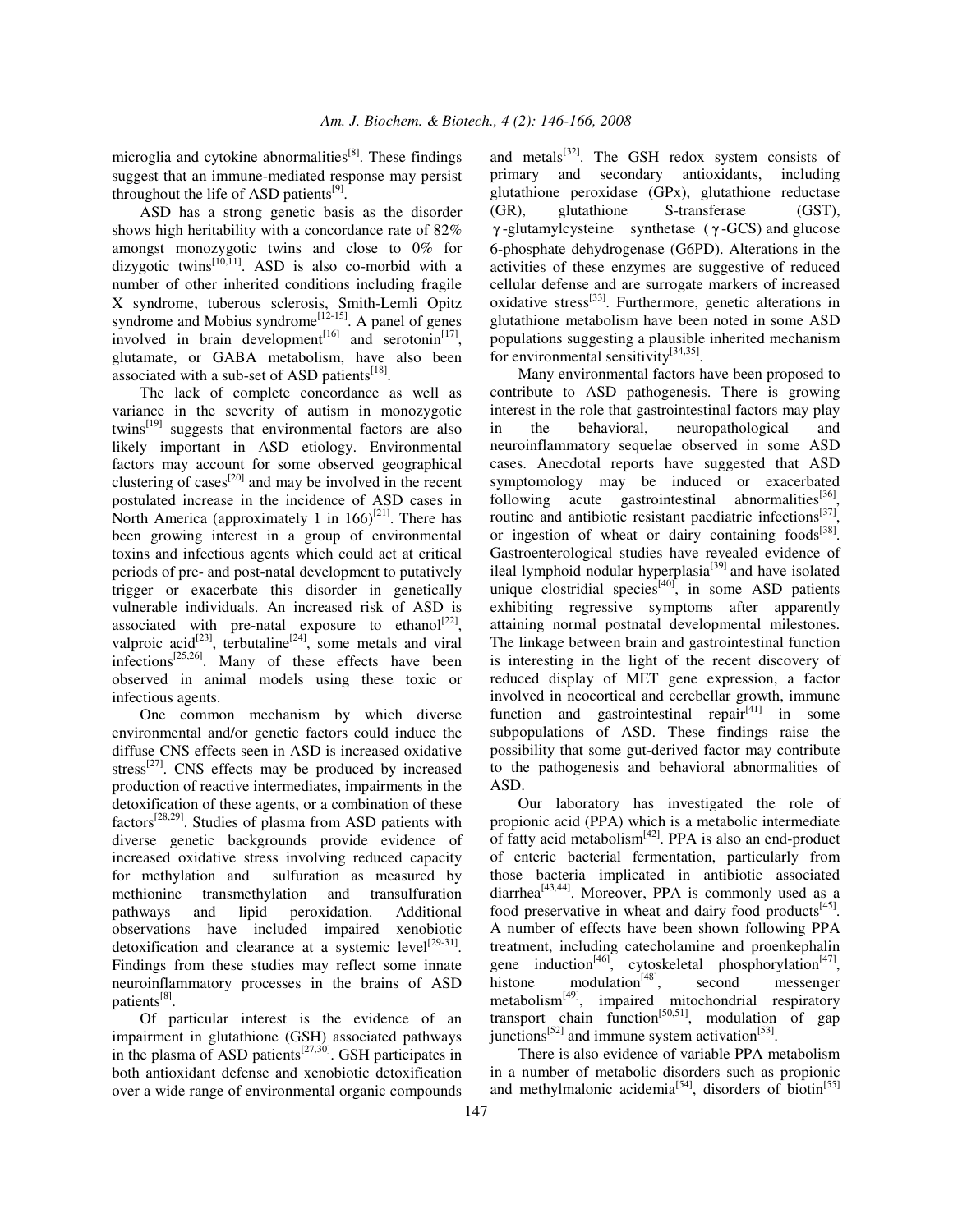and B12 metabolism $^{[56]}$ , as well as following valproate<sup>[57]</sup> and ethanol exposure<sup>[58]</sup>. These disorders are associated with developmental delay, seizure and episodes of paroxysmal metabolic dysfunction resulting in increased oxidative stress and are to some degree reminiscent of autism<sup>[59,60]</sup>. We have hypothesized that PPA may be a candidate environmental factor putatively involved in the diverse behavioral, neuropathological and gastrointestinal aspects of  $\text{ASD}^{[61]}.$ 

In our initial studies we found that repeated microinfusions of PPA into the lateral cerebral ventricles of adult rats produced behavioral, electrophysiological and neuropathological effects consistent with ASD<sup>[61]</sup>. PPA treated animals exhibited increased locomotor activity and repetitive behaviors such as dystonic limb movements, retropulsion and axial hyperextension. Simultaneous electrophysiological examination of cortical, hippocampal and striatal EEG evidenced electrographic changes reminiscent of human complex partial seizure and movement disorder. These effects were apparent within minutes of microinfusion. Furthermore, repeated exposures resulted in increased behavioral and electrographic effects suggestive of a kindling process. Collectively these findings indicated that PPA may have permanent effects on brain function. Neuropathological analysis of hippocampus and external capsule white matter tissue revealed PPArelated increases in reactive astrocytes and activated microglia in the absence of gross neuronal loss and apoptotic effects. Additional analyses of whole brain homogenates produced evidence of increased oxidative stress and impaired glutathione metabolism in PPA treated animals. These findings are consistent with the neuropathological changes found in ASD autopsy brains<sup>[8]</sup> as well as biochemical studies in ASD patients<sup>[27,31]</sup>.

The present study extended the examination of the effects of intraventricular PPA infusion on behavior, neuropathology and oxidative stress levels in the adult rodent ASD model. In particular, we characterized PPA induced increases in locomotor activity with additional automated measures of horizontal and vertical activity. We also examined the neuropathological responses following the twice-daily treatment schedule, utilizing additional indices of microglial activation and neurotoxicity. Lastly, we examined pro- and antioxidative stress pathways in brain regions which have been previously implicated in ASD pathophysiology.

### **MATERIALS AND METHODS**

**Animals and housing facilities:** A total of 30 adult male Long-Evans (Charles River Laboratories, Quebec) rats were used. Rats weighed approximately 200-225 g (approximately 47 to 49 days old) at the time of delivery from the supplier. Animals were individually housed at a controlled temperature  $(21\pm1\degree C)$  with ad libitum access to food (Prolab rat chow) and tap water. All behavioral testing occurred during the light phase of a 12:12 hr light:dark cycle (lights on 0700h to 1900h) under normal lighting conditions. Rats were naive to all experimental procedures prior to surgery. All procedures were in accordance with guidelines of the Canadian Council on Animal Care (CCAC) and approved by the University of Western Ontario Animal Use Committee.

**Surgical procedures for cannula implantation:** Surgical procedures were completed under aseptic conditions. All rats were implanted with a 23 ga guide cannula using standard stereotaxic techniques. Prior to surgery each rat was pretreated with atropine methyl nitrate (0.1ml SC). Rats were anaesthetized using inhaled Isoflurane and 3% oxygen and were placed in a stereotaxic apparatus. During surgery body temperature was maintained at normothermia using a heating pad. The tip of the guide cannula was placed immediately below the border of the corpus callosum into the lateral ventricle (AP 1.3 mm, ML 1.8 mm)<sup>[62]</sup>. The tip of the 30 ga injection cannula protruded 0.5 mm beyond the tip of the guide cannula to allow infusion into the lateral ventricle. Each cannula was sealed with an obtruator, which was removed prior to each intracerebroventricular (ICV) infusion. Small screws were placed in the top of the skull and the cannula was affixed to the skull with dental acrylic. Testing procedures began approximately 14 days after surgery.

**Treatment groups and intracerebroventricular infusion procedure:** Rats were randomly assigned to two groups: PPA  $(4.0 \mu l \text{ of a } 0.26 \text{ M} \text{ solution}, n = 12)$ ; and PBS control  $(4.0\mu$ l of .1 M PBS, n = 12). PPA was dissolved in PBS vehicle and buffered to pH 7.5 using concentrated HCl or NaOH. Each group received intracerebroventricular (ICV) infusions twice daily for 7 consecutive days. Compounds were infused using a 30 ga injection cannula attached to a Sage syringe pump with sterile PE10 tubing. Infusions took place over a 60 sec period. The infusion cannula was allowed to remain in place for an additional 60 sec before being removed. Locomotor activity assessments were made each day (D1 to D7) following the second infusion.

On day 8, brain tissue was extracted and subsequently assayed for biochemical markers of oxidative stress and neuropathological markers (see procedures below). A random subset of 6 rats from each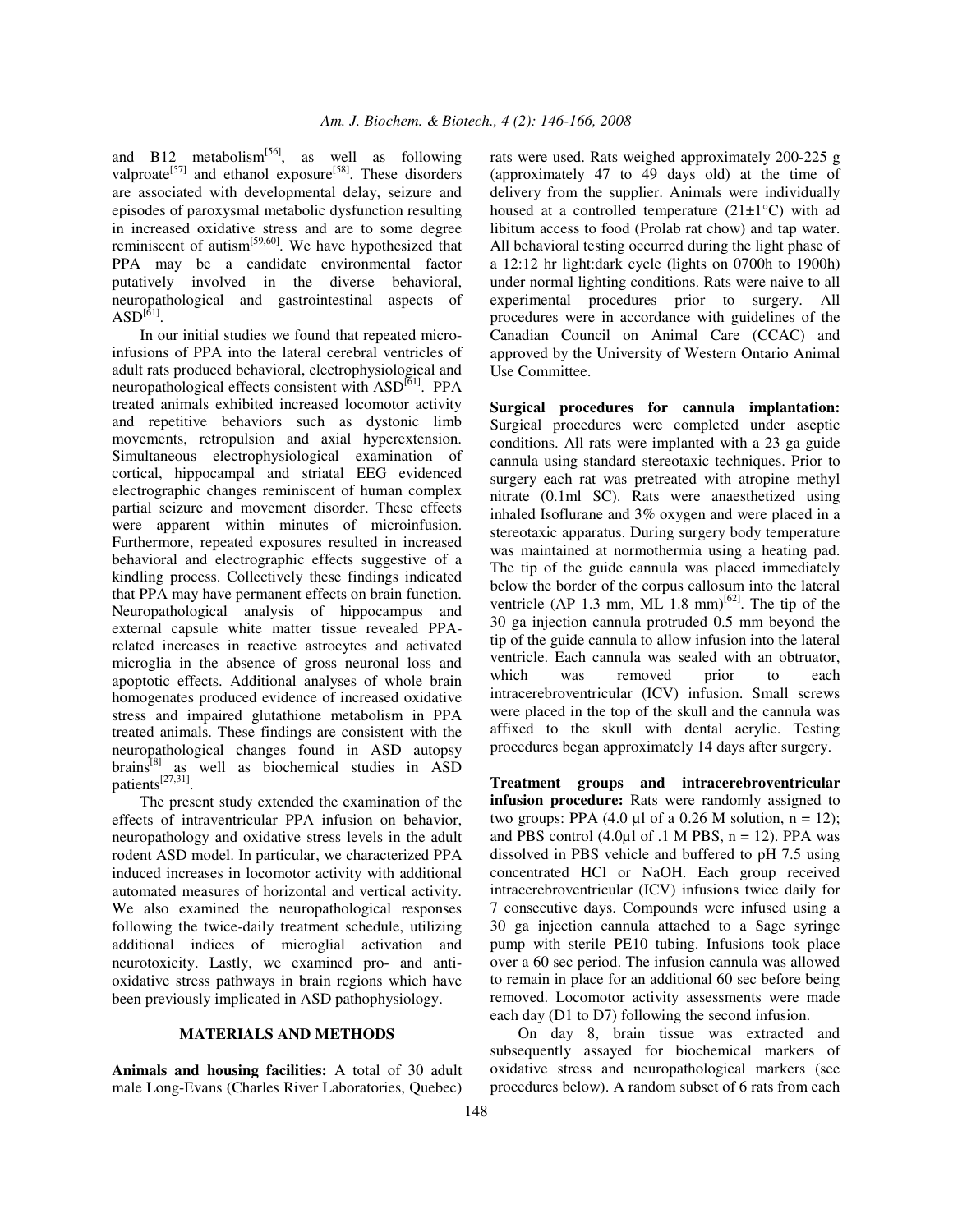treatment group was used for the neuropathological and biochemical analyses. An additional set of 6 rats were cannulated and treated with PPA twice daily; however, locomotor activity was not assessed. Brain tissue from this second group of PPA animals was used in the biochemical assays. Unless otherwise specified each of the biochemical markers were completed with 6 PBS and 12 PPA treated rats.

**Locomotor activity assessments:** Locomotor activity was quantified with eight VersaMax Animal Activity Monitors (Model NVMA16TT/W, Accuscan Instruments Inc., Columbus, OH). Each monitor consisted of a 40×40×30.5 cm Plexiglas open field covered by a Plexiglas lid with air holes. Sets of infrared beams for horizontal activity measurement surrounded the perimeter of each open field. Each beam was located every 2.54 cm for a total of 16 beams on each of four sides. Each set of infrared beams, used to measure horizontal activity, was located 4.5 cm above the floor of the open-field<sup>[63]</sup>. Vertical activity was measured by two additional sets of beams that were located 15cm above the floor of each open-field. Light levels at the floor level of each open-field were approximately 900lux. A VersaMax Analyser (Accuscan Model VSA-16, Columbus, OH) processed and relayed data from each automated open-field to a computer located in a room adjacent to the testing room.

We previously reported that rats treated with PPA traveled significantly greater distances in the VersaMax automated open field compared to PBS-treated controls<sup>[61]</sup>. The locomotor activity analyses reported in the present study are from the same group of animals previously studied but include additional measures of locomotor activity. The multiple activity variables<sup>[64]</sup> analyzed in the present study included the following:

**Number of movements (NM):** Total number of horizontal movements separated by 1s of stop time.

**Movement time (MT)**: Total amount of time (s) engaged in horizontal movement.

**Vertical movements (VM):** Total number of vertical movements separated by 1s of stop time.

**Vertical time (VT):** Total amount of time (s) spent in a vertical position.

Rats were habituated to the apparatus for two 30 min sessions prior to the treatment sessions. Locomotor activity was recorded during a third baseline session to establish activity levels for the untreated rats. Habituation and baseline activity recordings were completed at times that corresponded with future treatment sessions.

Rats received ICV infusions for 7 days twice daily at 9 A.M. and 1 P.M. during the light period. Locomotor activity was recorded for 30 min on each treatment day (D1 to D7) immediately following the second infusion at 1300h. The half life of PPA is estimated to be between 18 and 57 min when administered to rats which supports the use of the 30 min test time [65] .

### **Assessments of neuropathology**

**Tissue preparation:** On day 8 animals were deeply anaesthetized with sodium pentobarbital  $(270 \text{ mg } \text{mL}^{-1})$ IP) and transcardially perfused with ice cold PBS (0.1M) followed by 4% paraformaldehyde in PBS.<br>Brains were removed and placed in  $4\%$ Brains were removed and placed in 4% paraformaldehyde solution and stored at 4°C for 24 h. Following the fixation period, brains were placed in an 18% sucrose solution prior to paraffin embedding. Selected coronal blocks from various brain regions (frontal cortex/striatum, dorsal hippocampus, midbrain and cerebellum/brainstem), were dehydrated and defatted by increasing concentrations of ethanol/xylenes and embedded in paraffin wax for permanent storage.

**Immunohistochemistry procedures:** Using a Leica microtome (model RM2125) serial 4  $\mu$ m sections were obtained through the following regions: 1) right lateral ventricle (cannula site) and 2) ipsilateral dorsal hippocampus, including adjacent white matter of the external capsule. These anatomical regions were chosen for preliminary analyses based on: 1) their close proximity to the intraventricular administration site of PPA or PBS vehicle, 2) the well-known cytoarchitectonics of the hippocampus which allowed for reliable quantification of possible PPA-induced neuroplastic changes, 3) the known role of the hippocampus in experimental kindling, human seizure disorder and autism and 4) for analysis of oligodendroglial changes in white matter of the external capsule, also implicated in autism.

The following antibodies were used: 1) anti-glial fibrillary acidic protein (GFAP) (1:500, rabbit polyclonal, DakoCytomation, Glostrup, Denmark) a marker for reactive astrogliosis, found elevated in human autism neuropathology studies<sup>[66]</sup> and in cerebrospinal fluid from autism patients<sup>[67]</sup>, 2) anti-rat CD68 antigen (1: 200, monoclonal, Serotec, Oxford, UK), 3) anti-IbA1 ( 1:10, 000, rabbit polyclonal, Wako, Richmond, VA) both markers for activated microglia and found elevated in human autism brain<sup>[66]</sup> and epilepsy<sup>[68]</sup>, 4) anti-cleaved caspase 3 (1: 100, rabbit polyclonal, Cell Signaling Technology, Danvers, MA),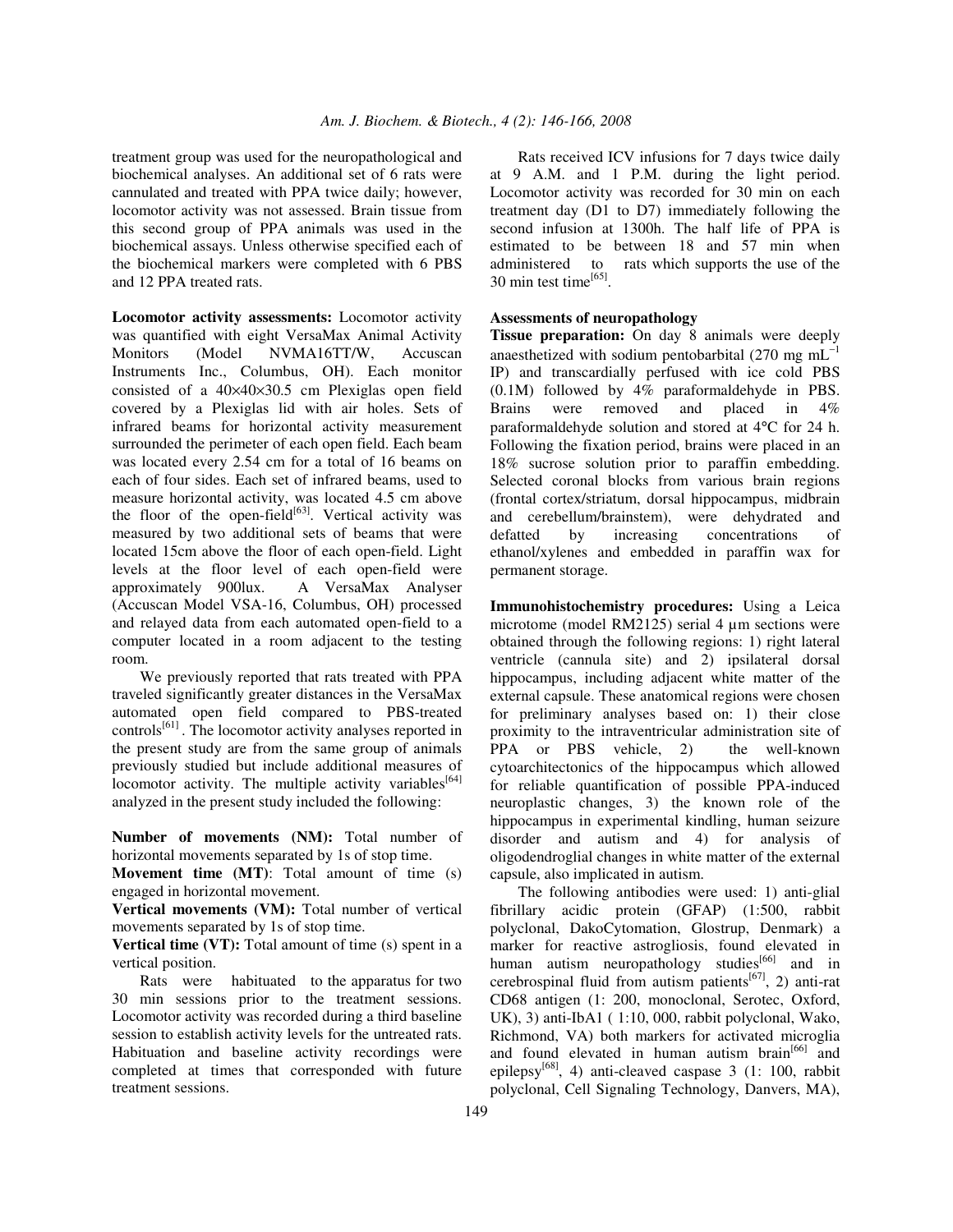a marker for apoptotic cytotoxicity $[69,70]$  and; 5) anti-NeuN (1:1000, monoclonal, Chemicon USA ), a marker for neurons<sup>[71]</sup>.

Tissue sections were mounted on glass slides (SurgiPath, Canada) and dried overnight at 37°C. Sections were deparaffinized and rehydrated using standard immunohistochemical procedures for antigen recovery<sup>[72]</sup>. Endogenous peroxidase activity was blocked using a 3% hydrogen peroxide in distilled water solution for 5min. For antigen recovery, sections were immersed in boiling 0.21% citric acid buffer (pH 6.0) for 30 min in a 1250W microwave oven. Slides were counterstained with Gill haematoxylin (EMD Biosciences) and rinsed with PBS for 5 min. A 10% normal horse serum in PBS solution was applied for 5 min followed by the primary antibodies for 1hr at room temperature. Following the incubation period, sections were washed with PBS and secondary antibodies, either biotinylated anti-mouse IgG (Vector Laboratories, Burlingame, CA-BA2000) or biotinylated anti-rabbit (Vector Laboratories, Burlingame CA-BA1000) for 30 min. Tissues were again washed with PBS and stained using the avidin-biotin complex (Vectastain Elite ABC, Vector Laboratories, Burlingame, CA-PK6100) for 30 min at room temperature. Following incubation, slides were washed with PBS and 3, 3 diaminobenzidine DAB chromagen (Sigma-D8001) was applied for 5 min. After final rinsing, slides were dehydrated, cleared and coverslipped.

**Immunohistochemistry quantification:** Using a standard light microscope, 8 non-overlapping digital photomicrographs (area =  $160,000 \mu m^2$ ) spanning the pyramidal cell layer of the hippocampus (CA1 to CA2 and CA3 to hilus of the dentate gyrus) as well as the stratum oriens to stratum radiatum were captured at 250×magnification. From the same section of tissue, an additional 7 digital images (area =  $160,000 \mu m^2$ ) of the white matter of the external capsule, dorsally adjacent to the hippocampus, were also captured sequentially starting at the corpus callosum and ending at the lateral ventricle. A total of 15 digital photomicrographs were taken for each animal in each treatment group (PPA,  $n = 6$ , PBS,  $n = 6$ ). Photos were captured under fixed microscope illumination settings and exposure times to ensure consistent image quality across all pictures.

To quantify immunoreactivity, a standard set of color recognition criteria were created for each antibody to ensure that only DAB labelled immunopositive cells were recognized by the software. Standard color criteria were created for each individual antibody to counter the effects of variance in the intensity DAB labelling. Data from images were

summed on a per-region basis to yield totals for both the hippocampus (i.e., 8 images summed) and white matter (i.e., 7 images summed) $^{[64]}$ .

Two analysis methods were used for quantification of immunoreactivity. Due the diffuse nature of GFAP, IbA1 and NeuN staining, analyses were completed by using the 'area stained' function within ImagePro Plus which sums the immunopositive area within a digital image to provide a total immunopositive area per picture  $(\mu m^2)$ . CD68 and caspase 3' staining was restricted within the cell membranes hence these antibodies were quantified using the 'cell count' function which counted immunopositive cells only.

Finally, the cytotoxicity of PPA was also examined via direct visual cell counts of NeuN stained neuron cell bodies (hippocampal pyramidal cells) to determine potential cell losses in the hippocampus only. Cell bodies were counted by a trained scorer who was blind to the treatment. Cell bodies were counted only if they displayed an intact cell membrane and possessed a visible nucleus.

**Assessment of oxidative stress:** Biomarkers for lipid and protein oxidation, glutathione (GSH) and the activity of enzymes involved in glutathione metabolism (glutathione peroxidase (GPx), glutathione reductase (GR) and glutathione S-transferase (GST)) were studied in whole brain homogenates. Assays were conducted at room temperature unless otherwise indicated.

**Tissue preparation:** At approximately 9 A.M. on day 8, rats were decapitated without anaesthesia. Brain tissue was rapidly excised and dissected, washed with ice cold PBS, weighed and kept on ice until homogenized. The following brain areas were grossly dissected on ice: 1) neocortex ipsilateral to drug infusion cannula, encompassing all tissue lateral to the external capsule; 2) bilateral hippocampal formations; 2) basal ganglia, encompassing caudate, putamen, nucleus accumbens and septum; 3) thalamus to caudal division between superior and inferior colliculi; 4) brain stem, encompassing inferior colliculi to medulla and 5) cerebellum, dissected from cerebellar peduncles (Fig. 1). Each brain was homogenized in 10 volumes of PBS  $(1:10, w/v; pH 7.4)$  and centrifuged at  $800 \times g$  for 10 min at 4 °C to discard nuclei and cell debris. The supernatant was separated and stored at -80°C until needed for biochemical analyses and the pellet was discarded.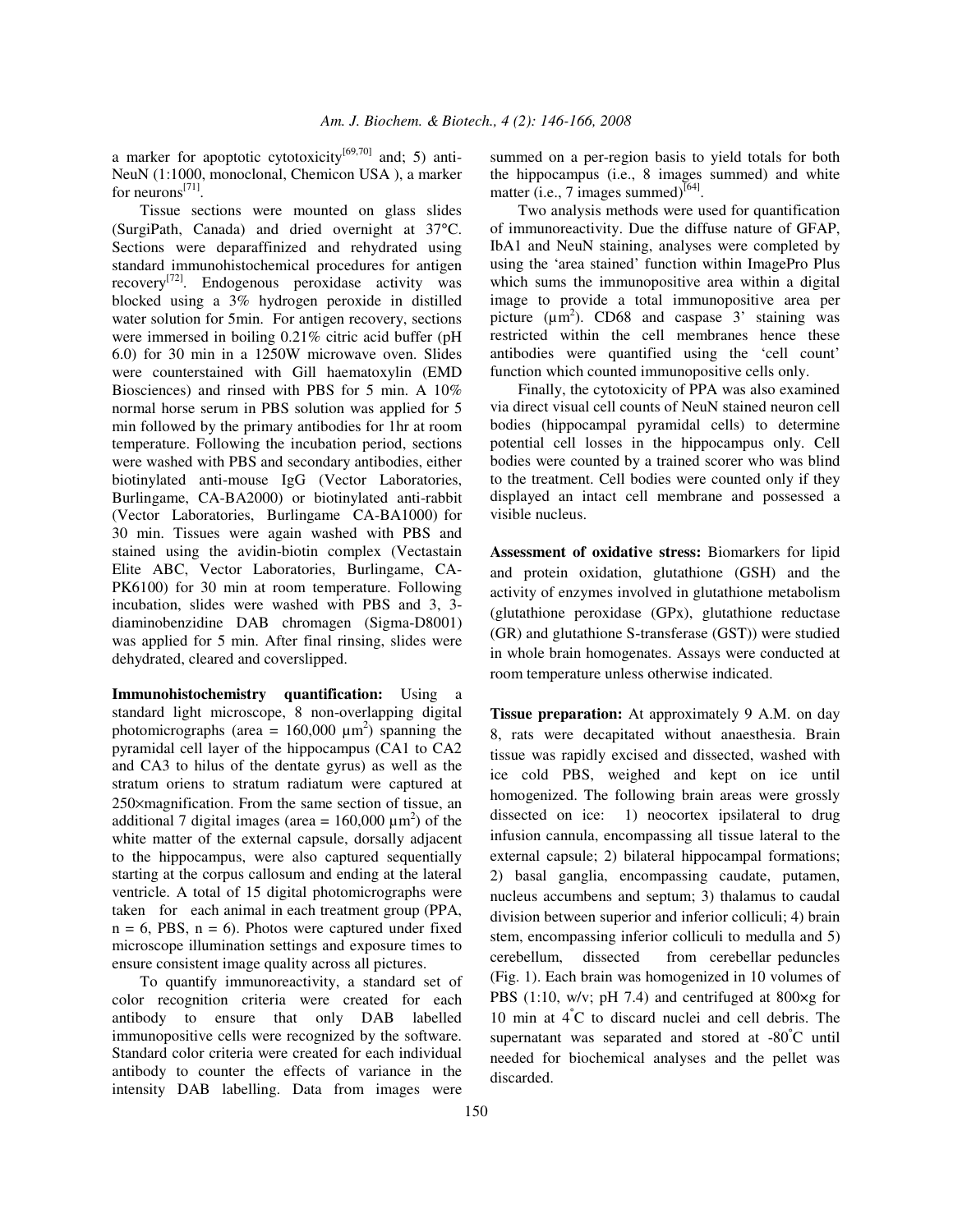

Fig. 1: Schematic representation of gross anatomical brain areas of rat brain homogenized for analysis of biochemical oxidative stress markers

**Oxidative stress marker assays:** Lipid peroxidation was determined by measuring the amounts of the secondary products of malondialdehyde (MDA) and 4 hydroxyalkenals (HAE), using a commercial kit (LPO-586; Calbiochem, La Jolla, CA), according to the manufacturer's instructions. Protein carbonyl concentration was determined using the Protein Carbonyl Assay kit from Cayman Chemical ®, based on the reaction between protein carbonyls and 2,4 dinitrophenylhydrazine (DNPH) to form the corresponding hydrazone<sup>[73]</sup>.

Superoxide dismutase (SOD) activity was assessed in the brain homogenates by measuring the dismutation of superoxide radicals generated by xanthine oxidase and hypoxanthine in a 96 well format using the Cayman Chemical® SOD Assay kit (Cayman Chemical Cat. No. 706002). Catalase activity was measured by using the Cayman Chemical® Catalase Assay kit (Cayman Cat. No. 707002) which is based on the reaction of the enzyme with methanol in the presence of an optimal concentration of  $H_2O_2$ .

**Glutathione (GSH) system assays:** Glutathione system assays were done using available commercial kits from Cayman Chemical®. All absorbance measurements were performed in a Multiskan ® Spectrum microplate spectrophotometer from Thermo Labsystems.

Glutathione peroxidase (GPx) activity was assayed based on the procedure described by Paglia *et al*. [74] using cumene hydroperoxide as substrate. Glutathione reductase (GR) activity was determined according to Carlberg and Mannervik<sup>[75]</sup>.

Glutathione S-transferase (GST) was assessed by the method of Habig *et al*. [76] which measures the conjugation of 1-chloro-2,4-dinitrobenzene (CDNB) with reduced GSH.

Total GSH concentrations were detected by the GSH disulphide reductase 5,5´-dithiobis (2 nitrobenzoic acid) recycling method using the procedure described in the GSH assay kit from Cayman Chemicals ®.

**Statistical Analyses:** Locomotor activity data were analyzed using a mixed design analysis of variance (ANOVA) to assess group differences (i.e., PPA and PBS) in activity levels during the baseline (BL) session as well as across each of the 7 test days (i.e., D1 to D7). Means of the PPA and PBS treated animals were compared by t-tests for the neuropathological and biochemical data. Hypothesis tests were completed using  $\alpha = 0.05$  as the criterion for significant effects. All statistical tests were calculated using SPSS 13.0 for Windows.

#### **RESULTS AND DISCUSSION**

**Baseline locomotor activity:** Analyses of baseline activity levels of untreated rats revealed no significant differences between animals assigned to the PPA and PBS groups. This finding suggests that these samples of rats showed no inherent differences in locomotor activity prior to ICV infusions and that locomotor activity differences exhibited over treatment days were attributable to PPA treatment.

**Effects of PPA treatment on locomotor activity:** The analyses revealed a significant day×treatment interaction only for MT (F  $(7, 154) = 3.02$ , p = 0.019) suggesting that the activity levels differed between treatment groups across the treatment days. A significant main effect of treatment was also obtained for NM and MT ( $p<0.001$ , for each) and VM ( $p < 0.01$ )

**Horizontal activity variables:** PPA-treated rats showed increased locomotor activity that peaked on D3. Simple effects tests were performed for each variable across baseline and treatment days. PPA-treated rats exhibited a significantly greater number of movements (NM) compared to the PBS controls on each of treatment days 1-6 ( $p$  <0.05 or better). PPA-treated rats also spent more time moving compared to PBS controls on treatment days 1-6 ( $p < 0.05$ ) (Fig. 2).

**Vertical activity variables:** Analyses revealed a significant main effect for treatment on vertical activity measures. PPA-treated rats produced more vertical movements (VM) and spent more time in a vertical position (VT) compared to PBS-treated animals on treatment day  $6$  ( $p < 0.05$  or better) (Fig. 2.)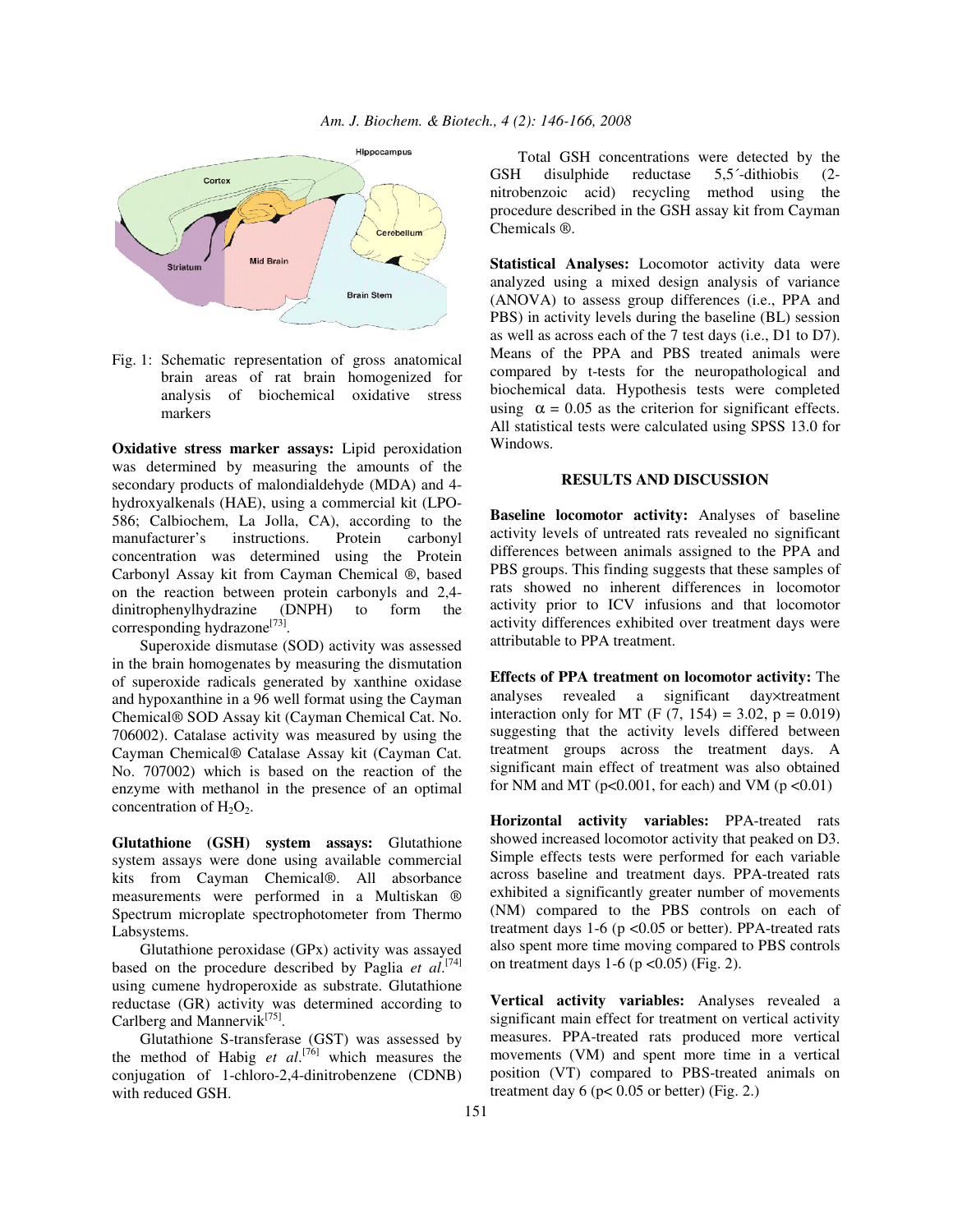

Fig. 2: Group mean values (±SEM) number of movements, movement time, vertical movements and vertical time in rats given 4µl ICV infusions of PBS or PPA twice daily for 7 days. PBS: phosphate buffered saline, PPA: propionic acid, BL: baseline session with no infusion, D1-D7: 7 consecutive treatment days. \*p< 0.05, \*\*p $< 0.01$ 

## **Neuropathology**

**GFAP:** Brain tissue from PPA-treated rats showed increased GFAP immunoreactivity in both the CA1/CA2 as well as the CA3/Dentate gyrus (DG) regions of the hippocampus compared to controls (t  $(10) = 2.72, p<0.05; t (10) = 3.26, p<0.01,$ respectively). PPA treated rats also showed increased levels of GFAP immunoreactivity in white matter however no significant group differences were revealed (Fig. 3).

**CD68:** Analyses revealed PPA-related increases in CD68 immunoreactivity in the CA1/CA2 region of the hippocampus (t  $(10) = 2.93$ ,  $p<0.05$ ) and in white matter(t  $(10) = 3.23$ ,  $p<0.01$ ). PPA-treated tissue showed an increased CD68 immunoreactivity in the CA3/DG region however the difference failed to be significant (t  $(10) = 2.22$ , p = 0.051) (Fig. 3)

**Iba1:** Qualitative assessments of Iba1 staining revealed increased cytoplasmic processes in PPA treated brains indicative of activated microglia, however, no significant group differences were obtained (Fig. 3).

**Caspase 3' and NeuN:** PPA treatment did not cause increased amounts of activated cell death (caspase 3') in either the CA1/CA2 (t  $(10) = 0.068$ , p = 0.95) or CA3/DG (t  $(10) = 0.35$ ,  $p = 0.74$ ) regions of the hippocampus or in white matter (t  $(10) = 0.83$ , p = 0.42) compared to controls. Analyses also revealed that PPA treatment did not cause pyramidal cell loss (NeuN immunoreactivity) in either the CA1/CA2  $(t (10) = 0.30, p = 0.77)$  or CA3/DG  $(t (10) = 0.26,$  $p = 0.80$ ) regions of the hippocampus compared to controls. Taken together, these results suggest that PPA is not directly cytotoxic at doses capable of producing behavioral effects in this experiment (Fig. 3).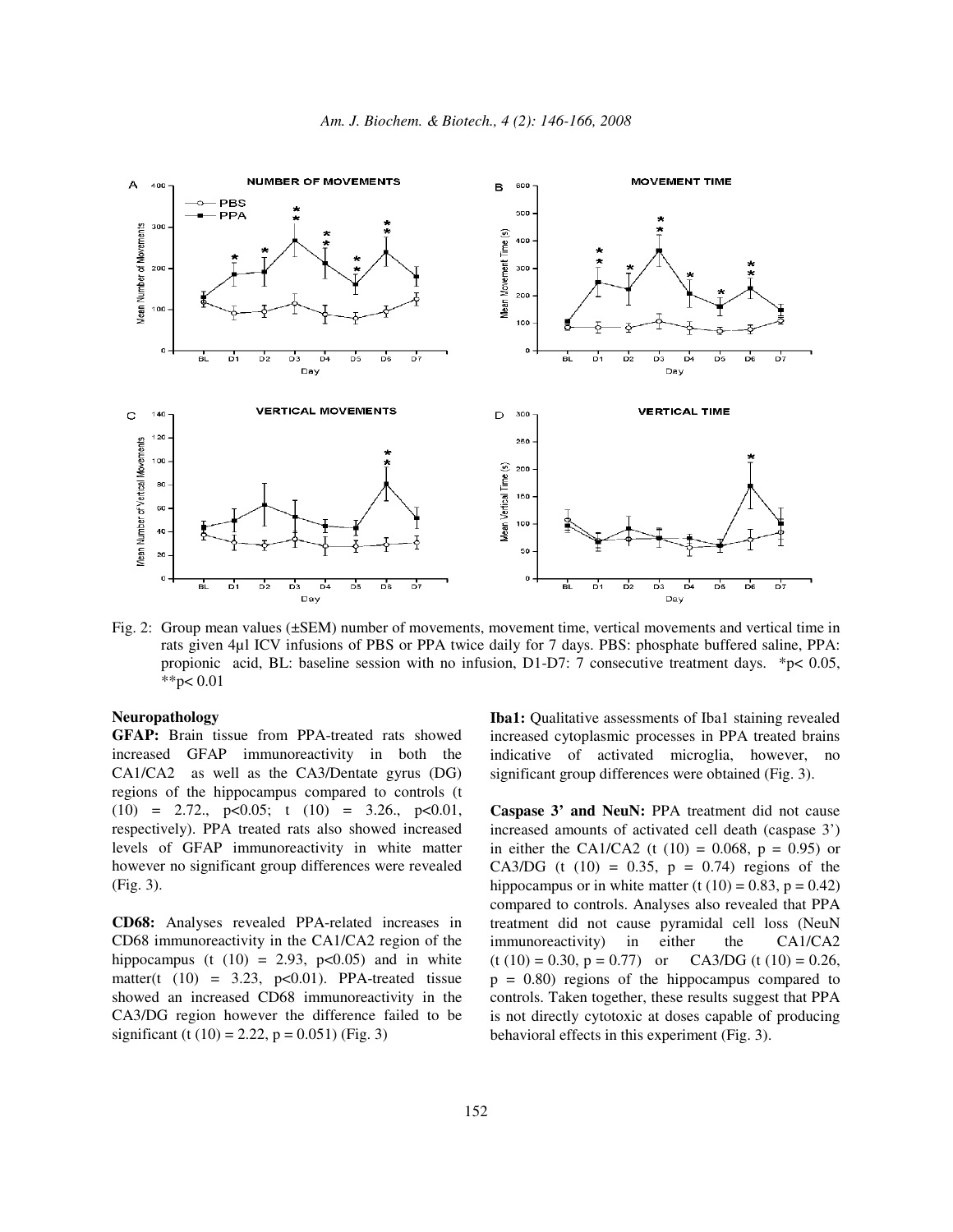

Fig. 3: Representative photomicrographs (avidin-biotin/diaminobenzidine immunohistochemistry, haematoxylin counterstain) of dorsal hippocampus (CA2 region) and adjacent external capsule white matter of rats receiving ipsilateral intraventricular infusions of PBS or PPA twice daily for 7 days. PPA produces significant increases in reactive astrogliosis (GFAP immunoreactivity) and macrophage derived activated microglia (CD68 immunoreactivity). These findings are coupled with an absence of apoptosis (cleaved Caspase 3') or hippocampal pyramidal cell loss (NeuN immunopositive cell counts).  $p^*$ <0.05, \*\*p<0.01, bars represent mean values (±SEM) for PBS and PPA treated groups (original magnification 25x, scale bar represents 100 µm). Arrows indicate immunopositive cells

**Qualitative assessments:** In PPA treated rats the above neuroinflammatory markers (GFAP, CD68 and Iba1) were most intense near the site of the infusion cannula, periventricular regions hippocampus, neocortex (frontal, parietal and cingular cortices) and external capsule. Reactions were more intense ipsilateral to the infusion cannula. We could not qualitatively observe any changes in midbrain, cerebellum and brain stem from PPA treated rats. PBS control rats showed minor neuroinflammatory changes adjacent to the cannula site (Fig. 4A-H).

### **Regional effects of PPA on oxidative stress makers and GSH metabolism**

**Lipid peroxidation:** Following PPA treatment, the concentration of lipid peroxidation markers MDA and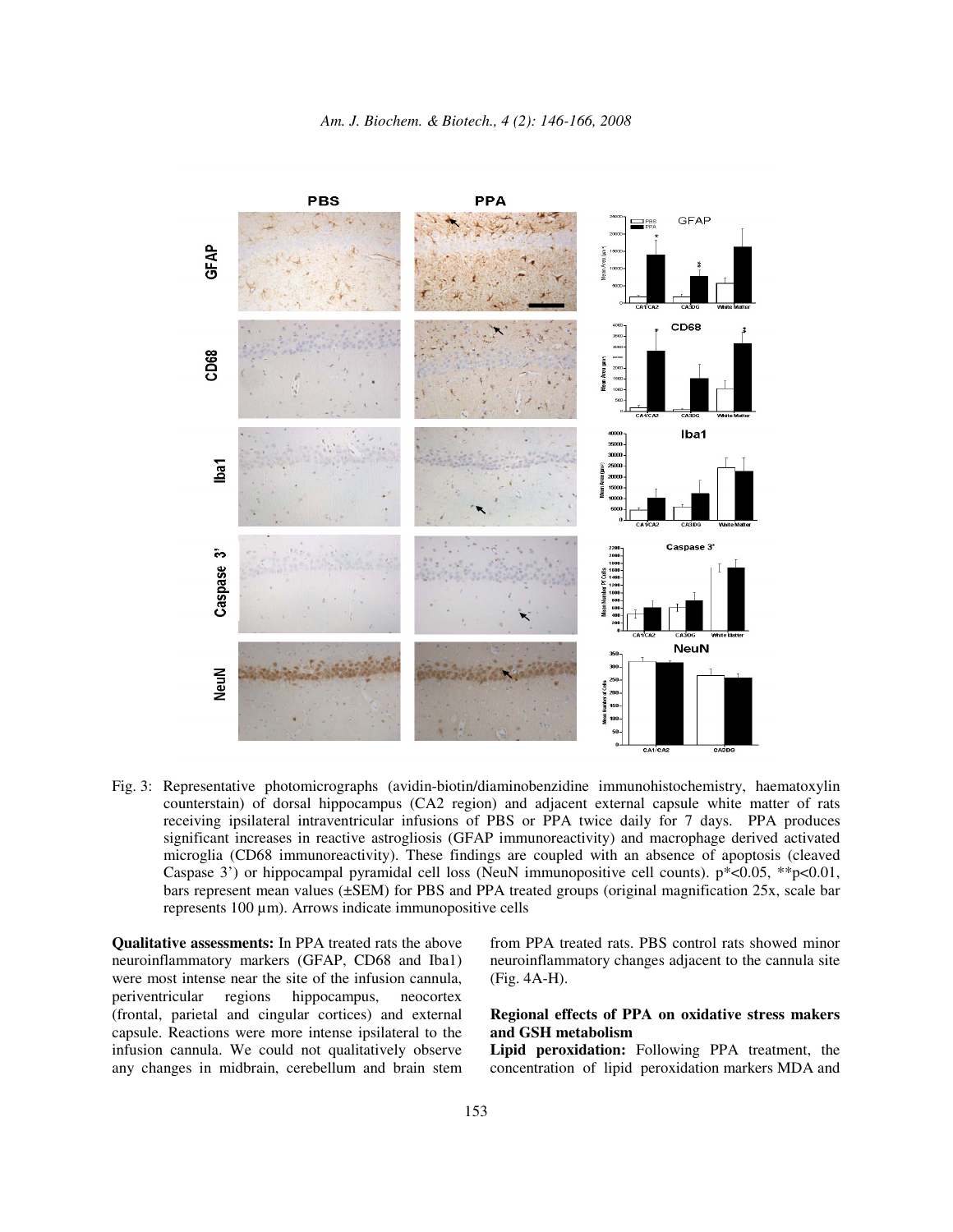

**PPA** 



Fig. 4: Neuropathological effects of repeated intraventricular infusions (twice daily×7 days) of PPA in rat hippocampal formation (avidin-biotin/diaminobenzidine immunohistochemistry, haematoxylin counterstain): Coronal sections at the level of ispilateral dorsal hippocampus of PBS control (A,C,E,G) or PPA (B,D,F,H) infused rodents from behavioral study eliciting increased locomotor activity. PPA produced a diffuse increase of GFAP immunoreactivity (arrows) in hippocampal formation, internal capsule, neo- and cingulate cortex, and periventricular regions (B) greater than PBS controls (A). High power magnification at level of pyramidal cell layer and stratum oriens (CA-2) of same animals showed hypertrophy of GFAP labeled astrocytes suggestive of reactive astrogliosis in PPA treated rats (D) compared to controls (C). PPA also produced a qualitative increase in Iba1 immunoreactivity (arrow) in similar regions of PPA treated brain (F) compared to control (E). High power magnification of similar region in CA-2 shows an increase in Iba1 labeled activated microglial processes with PPA treatment (H), compared to resting microglia in PBS treated brain (G) (original magnifications 1.6x and 63x, scale bar represents 1mm and scale bar represents 50µm, respectively)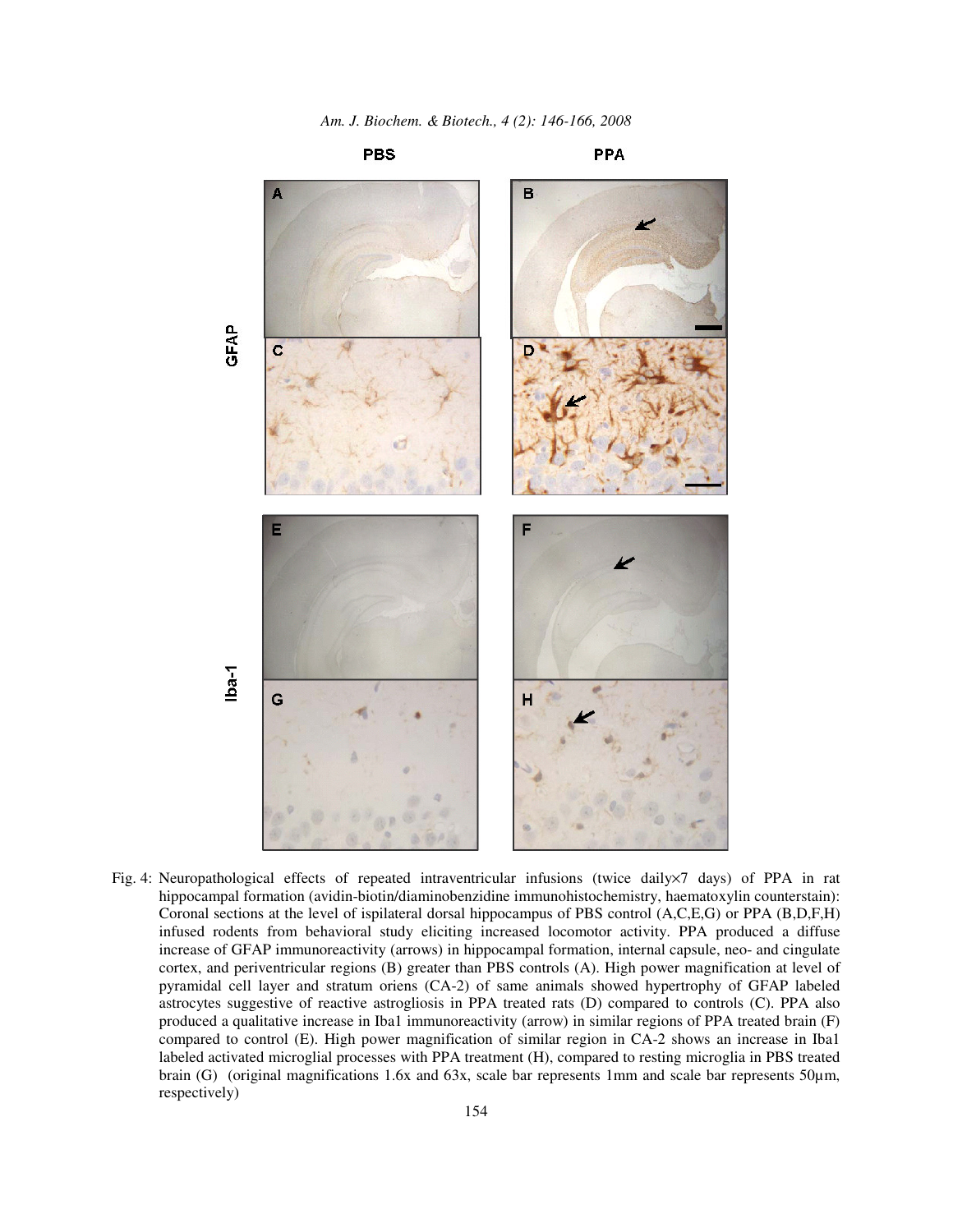

*Am. J. Biochem. & Biotech., 4 (2): 146-166, 2008*

Fig. 5: Group mean (±SEM) for (A) Malondialdehye (MDA) and 4-hydroxy-2,3-nonenal (4-HNE), (B) protein carbonyls, (C) superoxide dismutase (SOD) and (D) catalase. PPA induces a significant increase in lipid and protein oxidation and a decrease in catalase activity, supportive of increased oxidative stress via increased oxidant production, and decreased antioxidant defenses p\*<0.05, \*\*p<0.01

HNE increased significantly in the cortex, thalamus, striatum (t  $(16) = 2.47$ , 2.18 and 2.89, respectively, p<0.05 for each region) but not in hippocampus, cerebellum and brain stem compared to PBS controls (Fig. 5A).

**Protein oxidation:** PPA treatment significantly increased the concentration of protein carbonyls in all brain areas studied (t  $(16) = 3.04$ , 2.71, 2.89 and 3.46, for cortex, hippocampus, thalamus and striatum respectively), except for cerebellum and brain stem (p<0.05 or better for each region) (Fig. 5B).

**SOD and Catalase:** Total SOD enzymatic activity, which specifically dismutates superoxide radical, also did not show inter area differences between groups for any of the brain regions studied (Fig. 5C).

Catalase activity was successfully measured in 3 PBS and 8 PPA treated animals. Catalase activity decreased in the hippocampus, striatum and cerebellum (t  $(9) = 2.30, 4.10$  and 2.61, respectively p<0.05 or better for each region) in PPA treated rats (Fig. 5D).

**Total GSH and GPx:** PPA treated animals showed decreased total GSH in cortex (t  $(16) = 2.39$ ,  $p < 0.05$ ) compared to controls (Fig. 6A). No significant differences were found between treatment groups for GPx (Fig. 6B).

**GR and GST:** GR activity was relatively stable among areas independent of treatment (Fig. 6C). The activity of GST increased in all brain areas except for hippocampus (t  $(16) = 3.36, 4.24, 3.21, 3.87, 3.48$  for cortex, thalamus, striatum, cerebellum and brain stem, respectively, p<0.01 for each region) (Fig. 6D).

The results from the present study indicated that repeated intraventricular infusions of PPA in adult rats produces increased amounts of locomotor activity and increased immunoreactivity of innate neuroinflammatory markers. Repeated PPA treatments also caused increased protein carbonylation and lipoperoxidation suggestive of increased oxidative stress. PPA caused a decrease in catalase activity suggesting an impairment in antioxidant defenses. PPA also reduced total glutathione and impaired glutathione metabolism in discrete brain regions.

**Behavior:** PPA treated rats exhibited a greater number of movements and movement time compared to controls on the first 6 of the 7 infusion days. Vertical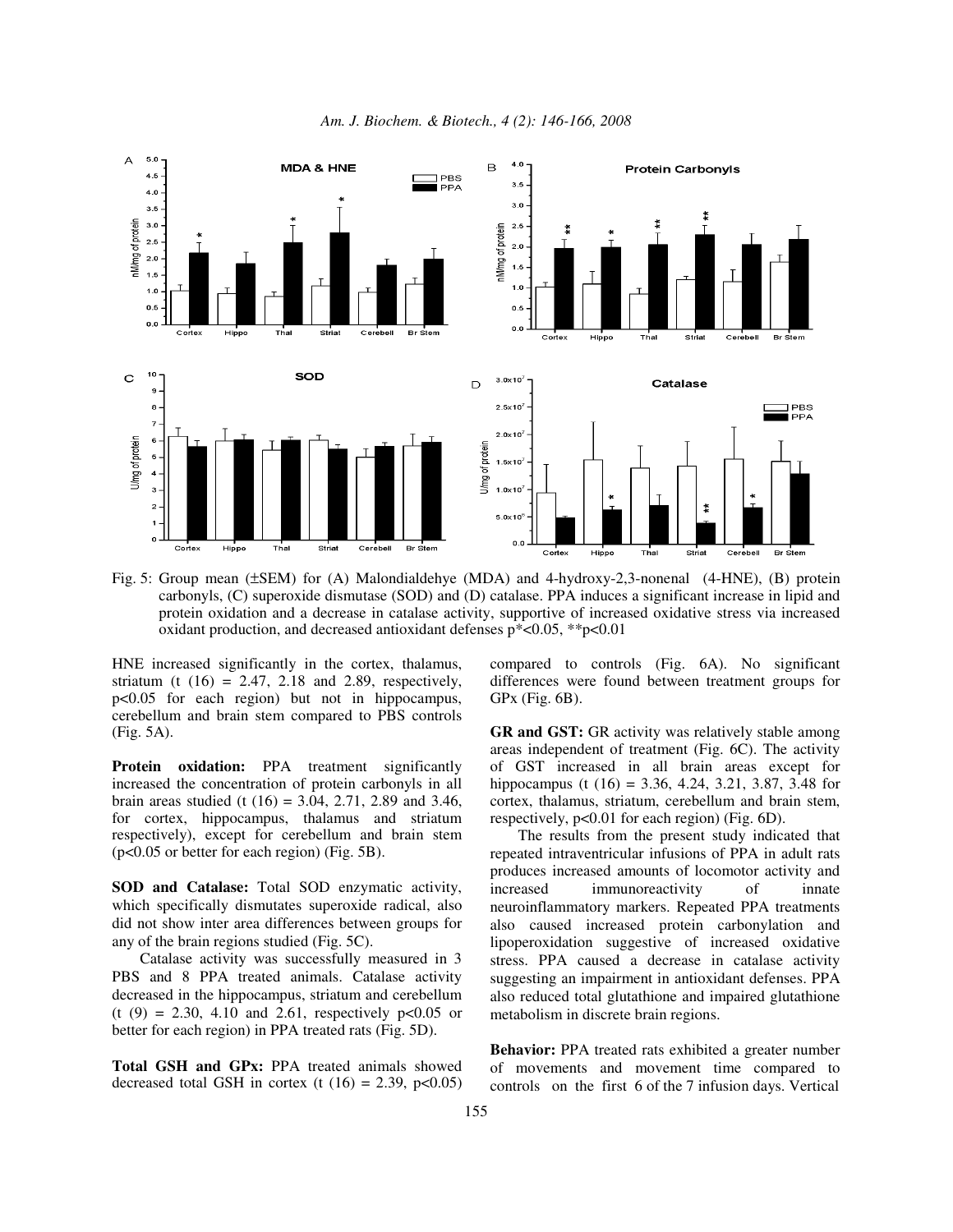

*Am. J. Biochem. & Biotech., 4 (2): 146-166, 2008*

Fig. 6: Group means (±SEM) for (A) glutathione (GSH), (B) glutathione peroxidase (GPx), (C) glutathione reductase (GR), (D) glutathione s-transferase (GST). PPA treated rats showed significantly decreased total GSH in cortex and increase in the activity of GST. The activity of GPx and GR were unaffected. These findings suggest that GSH may be involved in the metabolic clearance of PPA, or alternatively, the synthesis of GSH was impaired by PPA. These data may reflex an overall reduction in antioxidant defenses induced by PPA. p\*<0.05, \*\*p<0.01

activity was also elevated in PPA animals but was only significant on D6 compared to controls. No group differences in activity were found on D7. These findings indicate that animals spent more time moving in the horizontal position which extends our previous observations from this group of animals<sup>[61]</sup>. In our previous study, PPA treated rats showed increased amounts of total distance traveled between D1 and D6. Our present findings show that PPA infusions cause rats to produce more movements which are of greater duration compared to controls. These findings are also consistent with our previous visual observations which revealed that PPA treated rats showed increased turning behaviors, snake-like postures, limb dystonia and retropulsion. Furthermore, we also observed that PPA induced complex partial seizures and caudate spiking as measured by EEG recordings<sup>[61]</sup>.

PPA possesses many neuropharmacological properties which can account for the short-latency behavioral effects observed in this study. PPA inhibits  $Na^+/K^+$  ATPase<sup>[78]</sup> and increases NMDA receptor

sensitivity<sup>[47]</sup> which can enhance neural depolarization. This organic acid increases glutamatergic transmission leading to neural hyperexcitability in brain regions linked to locomotor activity. PPA also promotes intracellular calcium release which is known to play a key role in synaptic transmission [79,80] and elevates nitric  $\alpha$ xide<sup>[60]</sup> which is involved in cortical, hippocampal and striatal neurotransmission<sup>[81-85]</sup>.

An important effect of PPA is its ability to induce intracellular acidification. Our previous study found that only PPA and not 1-propanol, the non-acidic analogue of PPA, was capable of eliciting behavioral and electrophysiological effects. These findings suggest that some pH or monocarboxylate dependent mechanism may account for the effects observed. PPA is a weak organic acid existing in equilibrium in both lipid and water soluble states. The lipid phase solubility enables PPA to cross the lipid bilayer of cells and permits PPA to enter and equilibrate in neuronal and glial cells. Previous studies have shown that cellular concentration of PPA produces a reversible intracellular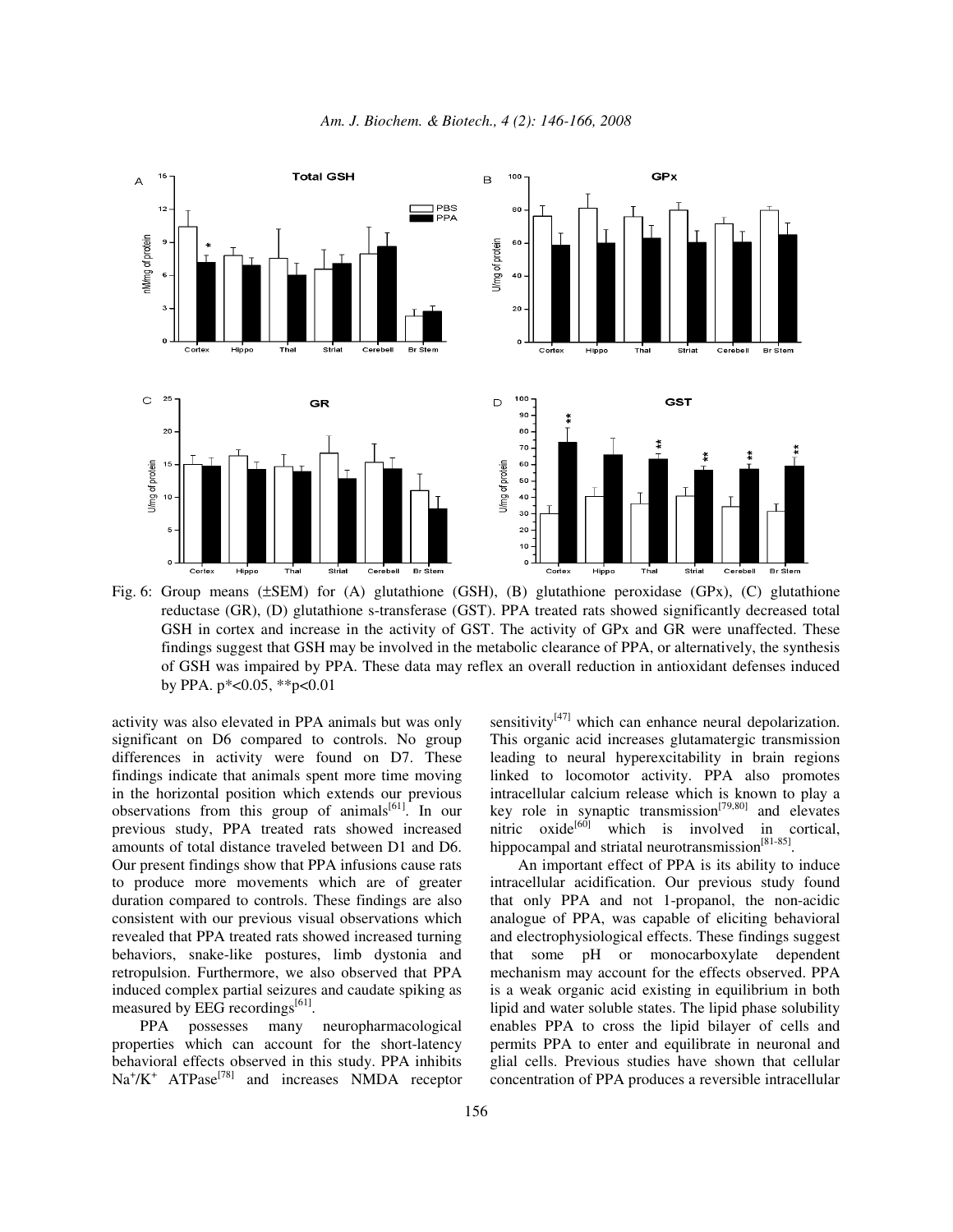acidosis and this effect is potentiated by minor reductions in extracellular pH<sup>[52,86-89]</sup>.

In addition to passive accumulation in CNS cells, there is also evidence that PPA and other short chain fatty acids are specifically taken up by monocarboxylate receptors in cerebrovascular endothelium, neurons and glia<sup>[90-92]</sup>. PPA is metabolized by glial cells which involves the propionyl CoA carboxlyase enzyme<sup>[93]</sup>. PPA increases the levels of the cytotoxin propionyl CoA and depletes cytosolic carnitine stores leading to a reduction in fatty acid metabolism by mitochondria which can cause further reductions in intracellular  $pH^{[50,51]}$ .

Intracellular neuronal acidification produces widespread effects on neurotransmitter release including glutamate, dopamine, norepinepherine and serotonin, each of which can influence the production of locomotor activity<sup>[94-98]</sup>. Furthermore, alkylating analogues of PPA including 3'3'-iminodipropionitrile and 3-nitroprioprionic acid have been used to produce rodent models for movement disorders such as Huntington's disease<sup>[99,100]</sup>. Therefore intracellular pH reduction by PPA provides a possible explanation for the PPA-induced increases in locomotor activity observed in the present study.

One interesting pH dependent effect of PPA is its ability to rapidly and reversibly reduce intercellular coupling by the closure of gap junctions  $[52, 101]$ . Gap junctions are composed of a family of membrane proteins known as the connexins. They are know to play an important role in electrotonic neurotransmission in the basal ganglia, deep cerebellar nuclei, prefrontal cortex, nucleus accumbens and the hippocampal formation which are involved in the production of locomotor activity<sup>[102,103]</sup> . Closure of neural gap junctions creates functional groups of neuronal clusters while closure of glial gap junctions causes neural hyperexcitability from elevations of extracellular potassium. This is thought to occur through the development of discrete gap junction linked clusters of neurons<sup>[88,104]</sup>. Furthermore closure of glial gap junctions by PPA could lead to neuronal hyperexcitablilty by impaired glial spatial buffering of cytosolic potassium or glutamate<sup>[105]</sup>. Moreover, intrastriatal infusions of gap junction blockers produce movement disorder in rodents<sup>[106]</sup>. Thus, the altered neural excitablility of neocortical, hippocampal and striatal neuronal groups in PPA treated rats would be consistent with the closure of neural or glial gap junctions by  $PPA^{[101]}$ .

PPA infusions did not induce significant increases in locomotor activity on D7 suggesting that the animals either became tolerant to PPA treatment or a compensatory mechanism was engaged. Pathways underlying a compensatory mechanism include increased synthesis of PPA metabolizing enzymes such as propionyl CoA decarboxylase, induction of carbonic anhydrase in response to acidosis $[107]$  or induction of pro- inflammatory  $(IL1-\beta$  and  $TNF-\alpha$  or antiinflammatory cytokines such as TGF- $\beta$  or interferon- $\beta$ by the observed proliferation of microglia<sup>[108]</sup>.

In summary, the observation of increased locomotor activity in PPA-treated is consistent with the expectations of an animal model for autism. These findings resemble the idiosyncratic bouts of repetitive behaviors noted in autism. Autism has been grouped with the movement disorders<sup>[109]</sup> and the contribution of seizures to these behaviors may be underappreciated $^{[3]}$ .

**Neuropathology:** PPA treated rats showed increased amounts of GFAP and CD68 immunoreactivity in the hippocampus and as well as a significant increase in CD68 in white matter. The most significant findings occurred in the CA1/CA2 region of the hippocampus for each marker. Qualitatively, this pathological response was concentrated around the cerebrovascular endothelium. These findings collectively suggest an innate neuroinflammatory response characterized by reactive astrogliosis and activated microglia. These findings are similar to, but not as robust as, the GFAP and CD68 immunoreactivity seen in rats treated with PPA for 13 consecutive days<sup>[61]</sup>. Reactive astrogliosis is a common indicator for direct neurotoxic $[110]$  and neuroplastic effects<sup>[111]</sup>. The more pronounced immunoreactivity of CD68, a marker of microglia and macrophages<sup>[112]</sup> coupled with the lack of significant Iba1 staining may suggest a PPA-induced recruitment of peripheral macrophages to the CNS. This is conceivable as short chain fatty acid receptors are known to exist on immune cells and have chemotactic and proliferative effects<sup>[53]</sup>.

Interestingly, neither group showed gross neuronal loss in either the hippocampus or white matter as evidenced by the lack of group differences in either caspase 3' or NeuN immunoreactivity (direct cell counts and total area stained). This suggests that PPA is not grossly cytotoxic, at least in the brain areas directly studied. This finding is in direct contrast to a number of other neuropathological conditions that produce neuroinflammation coupled with neuronal loss such as Parkinson<sup>[113]</sup> and Alzheimer disease<sup>[114]</sup>, epilepsy<sup>[68]</sup>, and AIDS dementia complex<sup>[115]</sup>. These observations have been substantiated by a number of complementary rodent models such as kainic acid induced seizures<sup>[116]</sup> , experimental autoimmune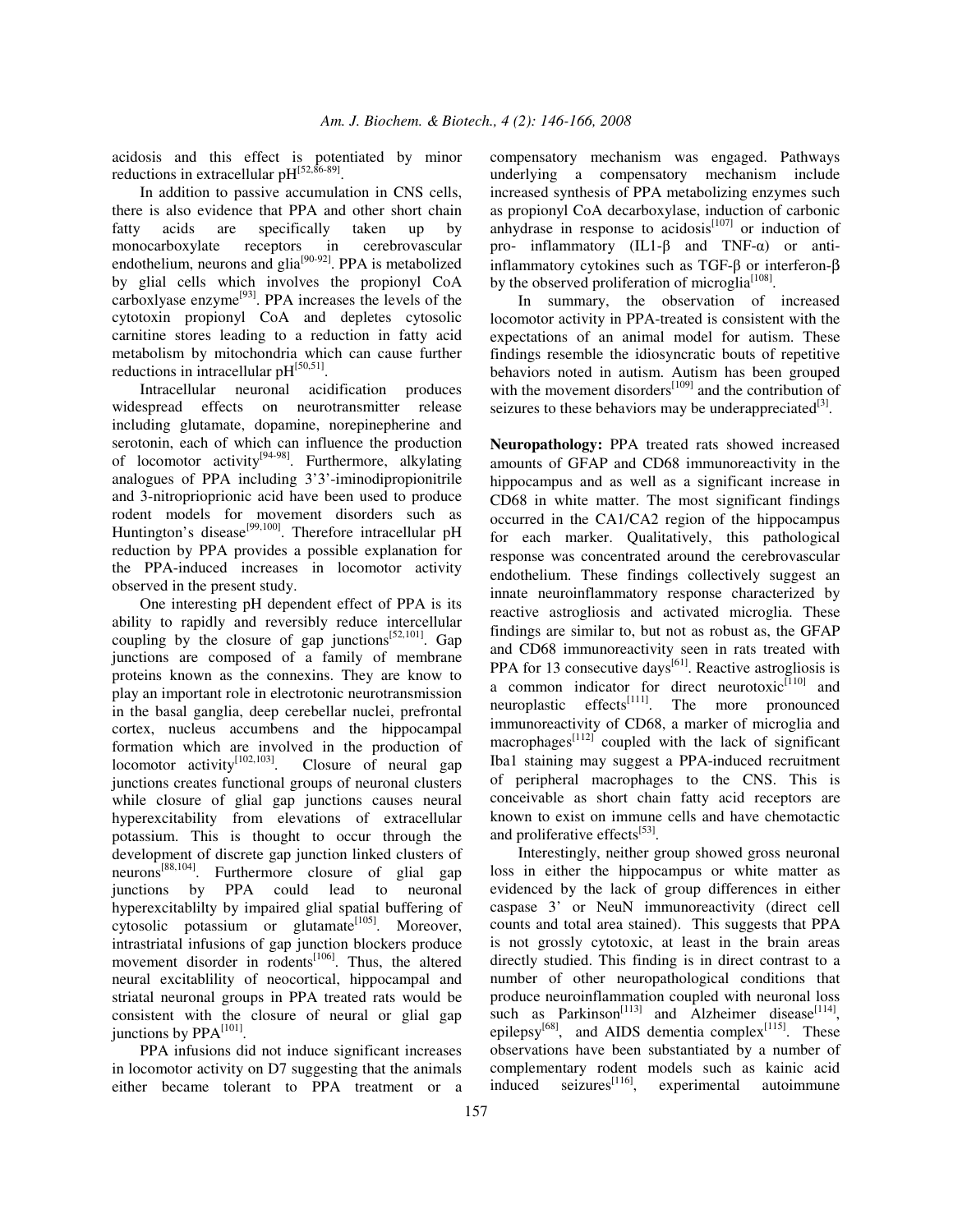encephalomyelitis<sup>[117]</sup> and bacterial lipopolysaccharide<sup>[113,118]</sup>.

The above neuropathological findings in the PPA rat model are similar to findings from brain tissue of autistic patients. Similarities include activated microglia and reactive astrocytes in hippocampus and neocortex, changes in white matter, coupled with comparatively minor effects in neuronal cytoarchitecture<sup>[6]</sup>. Reactive astrocytes and activated microglia release cytokines including tumor necrosis factor and macrophage chemoattractant protein, which contribute to the neuroinflammatory response and are elevated in autism<sup>[66]</sup>. Microglia produce inducible nitric oxide synthetase, leading to the production of nitric oxide, reactive oxygen species (ROS) and increased oxidative stress<sup>[119]</sup>. This neuroinflammatory process is localized near the cerebral endovasculature suggesting that altered permeability of the blood brain barrier and impaired cerebral blood flow may be components of autism<sup>[120;121]</sup>. Furthermore, specific G-protein coupled receptors (e.g., GPR41 and GPR43) for short chain fatty acids have been identified on a number of immune cells including neutrophils<sup>[122]</sup> suggesting that PPA may be involved in the activation of the immune response.

It is unclear whether this neuroinflammatory response is responsible for, or restorative to the behavioral and pathophysiological effects of autism. One could propose the latter, since the PPA induced behavioral effects occurred within minutes of infusion, while activation of astrocytes and microglia, require hours to occur<sup>[123]</sup>. Further studies to examine the temporal distribution of these and other relevant neuroinflammatory markers will need to be performed.

**Biochemistry:** PPA infusions caused an increase in oxidative stress markers, a decrease in antioxidant production and an impairment in glutathione metabolism in most brain regions. Interestingly, these biochemical effects were more widespread in the CNS and occurred in areas distal from the infusion site (e.g. cerebellum) compared to pathological findings. These observations are similar to the findings reported in our recent paper<sup>[61]</sup> which analyzed homogenates from whole brain and another recent report that examined the effects of direct intrastriatal infusion of PPA in rodents<sup>[124]</sup>.

Malondialdehyde (MDA) and 4-hydroxy-2, 3 nonenal (4-HNE) are both used as key indicators of lipid peroxidation, while many of the reactions mediated by ROS conclude in the introduction of carbonyl groups into proteins<sup>[73]</sup>. Although increased trends existed in all brain regions, PPA infusions produced significantly increased amounts of MDA/HNA and protein carbonyls in the cortex, thalamus and striatum and increased carbonylation in hippocampus. These findings suggest that ICV infusions of PPA produce widespread induction of lipoperoxidation and protein carbonylation, presumably by the production of ROS.

The activity of the antioxidant enzyme SOD was not altered by PPA treatment. However, the activity of the antioxidant enzyme catalase was decreased by PPA in many brain regions with significant group differences occurring in the hippocampus, striatum and cerebellum. These findings are similar to studies which found a reduction in catalase activity in erythrocytes from autistic patients<sup>[28]</sup>.

Increased oxidative damage, putatively via neuroinflammation, mitochondrial dysfunction, carnitine reduction and impaired GSH metabolism, may be an important aspect of [29,30,125] . Lipoperoxidation of CNS membranes are thought to lead to alterations in membrane lipid composition and fluidity, which has been proposed as playing a causative role in the disorder<sup>[27]</sup>. Furthermore, biochemical processes common to those observed in oxidative stress have been proposed as mechanisms of synaptic plasticity<sup>[126]</sup>.

PPA treated animals showed decreased total GSH in cerebral cortex. GPx and GR activity were unchanged. PPA treatment produced increased GST levels in PPA treated animals compared to controls suggesting that perhaps GSH was being used for the removal of PPA or related catabolites or, alternatively, that the production of GSH was impaired. These findings are interesting since GSH plays a major role in cellular antioxidant defense, methylation pathways and in the integrity of the blood brain barrier<sup>[32]</sup>. GSH also is a major detoxifier of a broad range of xenobiotics and certain metals, some of which have been suggested to be relevant as risk factors for autism<sup>[30,33]</sup>. Genetic variations in GSH metabolism may exist in some populations at increased risk for autism<sup>[31]</sup>. Interestingly, oxidation of glutathione has been shown to result in the closure of gap junctions and thus may be a mechanism for reduction of connexin-dependent intercellular communication during acidosis or increased oxidative stress<sup>[127]</sup>. Reductions in brain GSH have been found in other pathological conditions such as experimental methylmalonic acidemia<sup>[128]</sup>, 2chloropropionic acid administration<sup>[129]</sup>, experimental hyperphenylalaninemia<sup>[130]</sup> and picrotoxin induced seizures<sup>[131]</sup>.

Possible mechanisms mediating the GSH decrease in neocortex include increased oxidation, release from the mitochondria and/or decreased import from the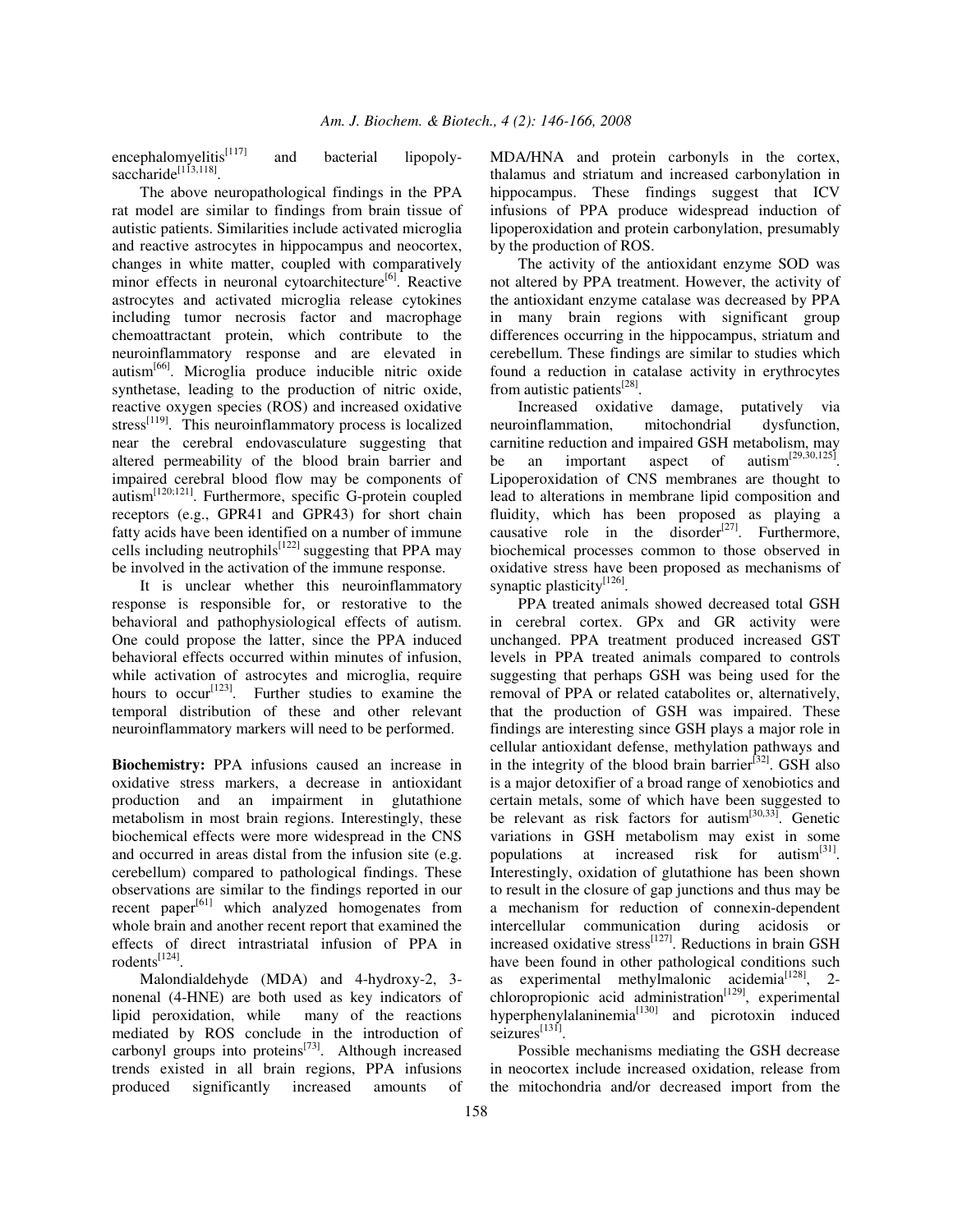cytosol. Since our analysis system recycles GSSG to GSH, decreases observed are due to loss of GSH, possibly by conjugation in xenobiotics metabolism. Furthermore, GST was also increased suggesting that the decreased concentration of total GSH induced by PPA is likely due to GSH consumption by its conjugation with xenobiotics. This decline in GSH could render cells more susceptible to oxidative stress, which might account for the increased protein and lipid oxidation detected in the brain of PPA treated rats<sup>[132]</sup>. However, the decreased concentration of total GSH may also be related to a reduction in ATP- dependent synthesis. The reductions in GSH could be due to the impaired synthesis of GSH by PPA. However, because this decline was associated with increased GST activity these results are more suggestive of GSH being involved in the metabolic clearance of PPA or related metabolites in most brain areas.

Whether the observed reductions in GSH metabolism in our study were the result of a general impairment in GSH synthesis or due to possible sequestration of GSH by PPA or related metabolites is unclear. Whether increased oxidative stress observed in our study leads to mitochondrial failure, or alternatively, mitochondrial failure induced by PPA leads to oxidative stress is a subject of further study. Nonetheless, the observed decline in GSH concentration may render CNS cells more susceptible to oxidative stress<sup>[33]</sup>, which could account for the increased protein and lipid oxidation detected in the brain of PPA treated rats and possibly human autism.

It is interesting to note that the oxidative stress effect of PPA administration was far more widespread in the brain than the innate neuroinflammatory effects, which were primarily located in ipsilateral hippocampus, neocortex and external capsule white matter. Other studies have also implicated subcortical areas such as basal ganglia<sup>[133]</sup> and thalamus<sup>[134]</sup> in autism. As well, behavioral effects of PPA occurred shortly after the first infusion suggesting that at least some of the behavioral effects of PPA may be independent of astro- and microglial activation. Indeed, astrogliosis may be protective and play a key role in repair in the CNS following injury<sup>[111]</sup>. As we used gross dissection regions for these initial oxidative stress studies, we cannot rule out PPA induced biochemical and neuropathological changes in discrete cell populations (i.e., brain stem).

#### **SUMMARY**

These behavioral, neuropathological and biochemical findings in our rodent PPA model provide further support for the hypothesis that autism may be a systemic metabolic encephalopathic process affecting widespread brain regions rather than a static primary brain disorder involving discrete CNS areas<sup>[21]</sup>. This work, coupled with our initial study<sup>[61]</sup>, shows that PPA can produce behavioral changes that resemble those found in ASD. Recently we have also found evidence of reversible impairments in social behavior following PPA exposure<sup>[135]</sup>.

The similarities in innate neuroinflammatory and oxidative stress changes between the animal model and human ASD cases could represent similar metabolic or immune mediated processes<sup>[9]</sup> directly or indirectly associated with PPA. Of particular interest are our observations of broad impairments in the GSH and catalase metabolism which could provide a common mechanism for increased oxidative stress and increased environmental sensitivity to a variety of environmental compounds<sup>[27]</sup>.

Despite the promise of the PPA rodent model fulfilling some of the behavioral, neuropathological and biochemical criteria for autism<sup>[136]</sup>, some caution needs to be used in suggesting PPA as a possible risk factor for the human condition. Firstly, it should be noted that there are no studies directly measuring PPA in ASD patients. However, there is indirect evidence linking PPA to alterations in fatty acid metabolism $[137]$ , deficiencies in carnitine<sup>[125]</sup> and alterations in biotin<sup>[138]</sup> in autism. There are similar metabolic trends noted following exposure to valproate, a teratogenic risk factor in autism<sup>[57]</sup>. Furthermore PPA producing gut clostridial species have been found in a subset of patients with regressive ASD<sup>[40]</sup>.

Secondly, our initial studies have used mature rodents. Given the known effects of PPA on neurodevelopmental processes<sup>[65]</sup> (i.e., cell  $processes^{[65]}$ signalling<sup>[139]</sup>, gene expression<sup>[140,141]</sup>, apoptosis<sup>[142]</sup> and modulation of gap junctions<sup>[52]</sup>) future studies need to examine the effects of PPA at pre- and peri-natal developmental stages. However, intraventricular administration of PPA does show promise as an environmental trigger that links the disparate genetic, neuropathological and systemic findings<sup>[31]</sup> associated with ASD.

#### **ACKNOWLEDGEMENTS**

The authors thank Jue Fan, Yudith Ramos and Lisa Tichenoff for their expert technical assistance. We also thank Carlos Pardo (Johns Hopkins University) for advice on Iba1 staining. This research was supported by contributions from GoodLife Children's Foundation and Round for a Reason Charities to DFM. We also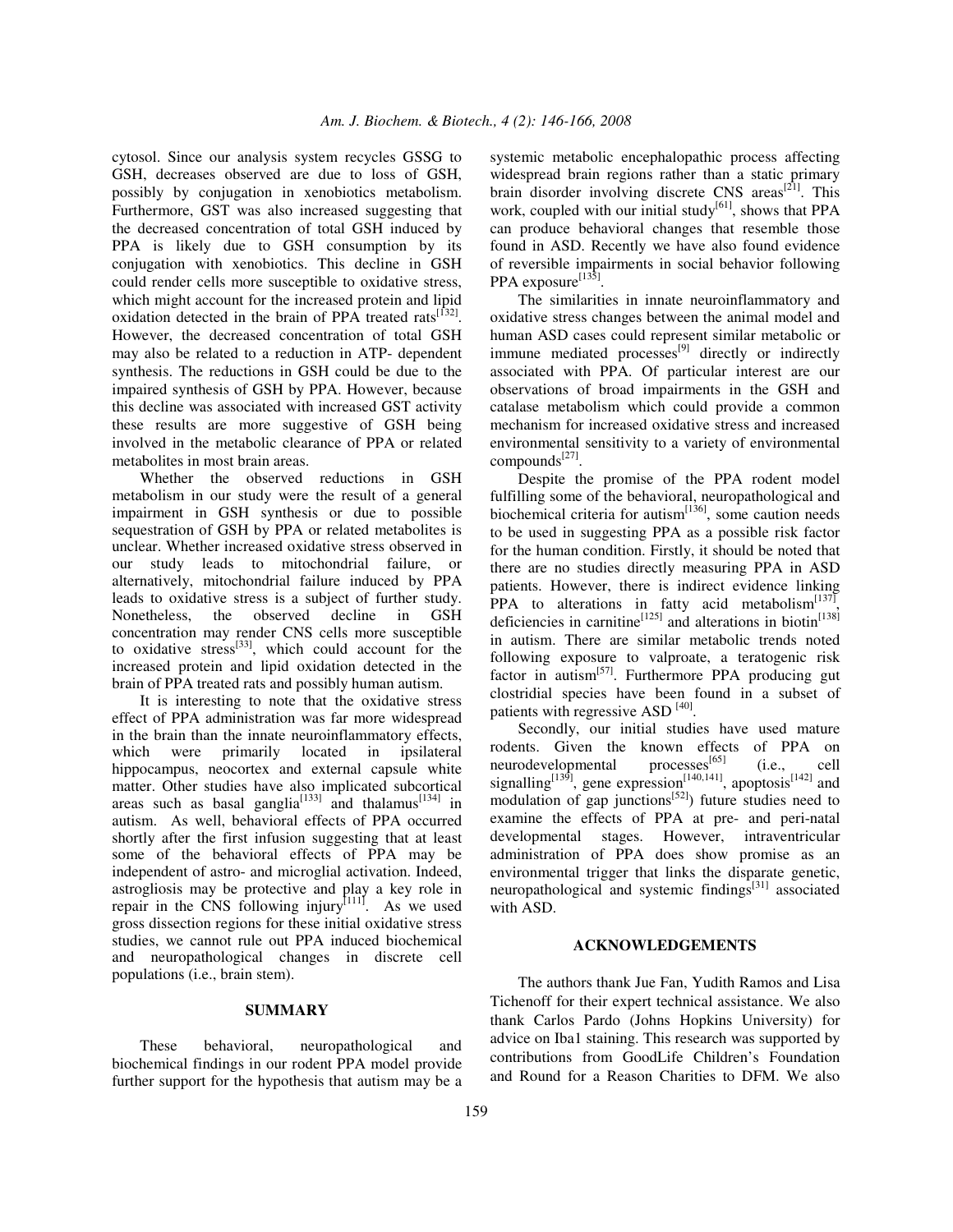extend our gratitude to David Patchell-Evans, Tamara Rogerson and Kilee Patchell-Evans. Supported in part by grants from The Natural Sciences and Engineering Research Council of Canada to DPC and KPO.

### **REFERENCES**

- 1. Andres, C., 2002. Molecular genetics and animal models in autistic disorder. Brain Res. Bull., 57: 109-119.
- 2. Zwaigenbaum, L., S. Bryson, T. Rogers, W. Roberts, J. Brian and P. Szatmari, 2005. Behavioral manifestations of autism in the first year of life. Int. J. Dev. Neurosci., 23: 143-152.
- 3. Besag, F.M., 2004. Behavioral aspects of pediatric epilepsy syndromes. Epilepsy Behav., 5 (Suppl 1): S3-S13.
- 4. Cody, H., K. Pelphrey and J. Piven, 2002. Structural and functional magnetic resonance imaging of autism. Int. J. Dev. Neurosci., 20: 421-438.
- 5. Courchesne, E. and K. Pierce, 2005. Brain overgrowth in autism during a critical time in development: implications for frontal pyramidal neuron and interneuron development and connectivity. Int. J. Dev. Neurosci., 23: 153-170.
- 6. Bauman, M.L. and T.L. Kemper, 2005. Neuroanatomic observations of the brain in autism: a review and future directions. Int. J. Dev. Neurosci., 23: 183-187.
- 7. Herbert, M.R., D.A. Ziegler, C.K. Deutsch, L.M. O'Brien, D.N. Kennedy, P.A. Filipek, A.I. Bakardjiev, J. Hodgson, M. Takeoka, N. Makris and V.S. Caviness, Jr., 2005. Brain asymmetries in autism and developmental language disorder: a nested whole-brain analysis. Brain 128: 213-226.
- 8. Vargas, D.L., C. Nascimbene, C. Krishnan, A.W. Zimmerman and C.A. Pardo. 2005. Neuroglial activation and neuroinflammation in the brain of patients with autism. Ann. Neurol., 57: 67-81.
- 9. Ashwood, P., S. Wills and W.J. Van de, 2006. The immune response in autism: a new frontier for autism research. J. Leukoc. Biol., 80: 1-15.
- 10. Dawson, G., S. Webb, G.D. Schellenberg, S. Dager, S. Friedman, E. Aylward and T. Richards. 2002. Defining the broader phenotype of autism: genetic, brain and behavioral perspectives. Dev. Psychopathol., 14: 581-611.
- 11. Folstein, S.E. and B. Rosen-Sheidley, 2001. Genetics of autism: complex aetiology for a heterogeneous disorder. Nat. Rev. Genet., 2: 943-955.
- 12. Trottier, G., L. Srivastava and C.D. Walker, 1999. Etiology of infantile autism: a review of recent advances in genetic and neurobiological research. J. Psychiatry Neurosci., 24: 103-115.
- 13. Waltereit, R., H. Welzl, J. Dichgans, H.P. Lipp, W.J. Schmidt and M. Weller, 2006. Enhanced episodic-like memory and kindling epilepsy in a rat model of tuberous sclerosis. J. Neurochem. 96: 407-413.
- 14. Tierney, E., N.A. Nwokoro, F.D. Porter, L.S. Freund, J.K. Ghuman and R.I. Kelley, 2001. Behavior phenotype in the RSH/Smith-Lemli-Opitz syndrome. Am. J. Med. Genet., 98: 191-200.
- 15. Bandim, J.M., L.O. Ventura, M.T. Miller, H.C. Almeida and A.E. Costa, 2003. Autism and Mobius sequence: an exploratory study of children in northeastern Brazil. Arq Neuropsiquiatr., 61: 181-185.
- 16. Persico, A.M. and T. Bourgeron, 2006. Searching for ways out of the autism maze: genetic, epigenetic and environmental clues. Trends Neurosci., 29: 349-358.
- 17. Bartlett, C.W., N. Gharani, J.H. Millonig and L.M. Brzustowicz, 2005. Three autism candidate genes: a synthesis of human genetic analysis with other disciplines. Int. J. Dev. Neurosci., 23: 221-234.
- 18. Scherer, S.W., J. Cheung, J.R. MacDonald, L.R. Osborne, K. Nakabayashi, J.A. Herbrick, A.R. Carson, L. Parker-Katiraee, J. Skaug, R. Khaja, J. Zhang, A.K. Hudek, M. Li, M. Haddad, G.E. Duggan, B.A. Fernandez, E. Kanematsu, S. Gentles, C.C. Christopoulos, S. Choufani, D. Kwasnicka, X.H. Zheng, Z. Lai, D. Nusskern, Q. Zhang, Z. Gu, F. Lu, S. Zeesman, M.J. Nowaczyk, I. Teshima, D. Chitayat, C. Shuman, R. Weksberg, E.H. Zackai, T.A. Grebe, S.R. Cox, S.J. Kirkpatrick, N. Rahman, J.M. Friedman, H.H. Heng, P.G. Pelicci, F. Lo-Coco, E. Belloni, L.G. Shaffer, B. Pober, C.C. Morton, J.F. Gusella, G.A. Bruns, B.R. Korf, B.J. Quade, A.H. Ligon, H. Ferguson, A.W. Higgins, N.T. Leach, S.R. Herrick, E. Lemyre, C.G. Farra, H.G. Kim, A.M. Summers, K.W. Gripp, W. Roberts, P. Szatmari, E.J. Winsor, K.H. Grzeschik, A. Teebi, B.A. Minassian, J. Kere, L. Armengol, M.A. Pujana, X. Estivill, M.D. Wilson, B.F. Koop, S. Tosi, G.E. Moore, A.P. Boright, E. Zlotorynski, B. Kerem, P.M. Kroisel, E. Petek, D.G. Oscier, S.J. Mould, H. Dohner, K. Dohner, J.M. Rommens, J.B. Vincent, J.C. Venter, P.W. Li, R.J. Mural, M.D. Adams and L.C. Tsui, 2003. Human chromosome 7: DNA sequence and Biology. Sci., 300: 767-772.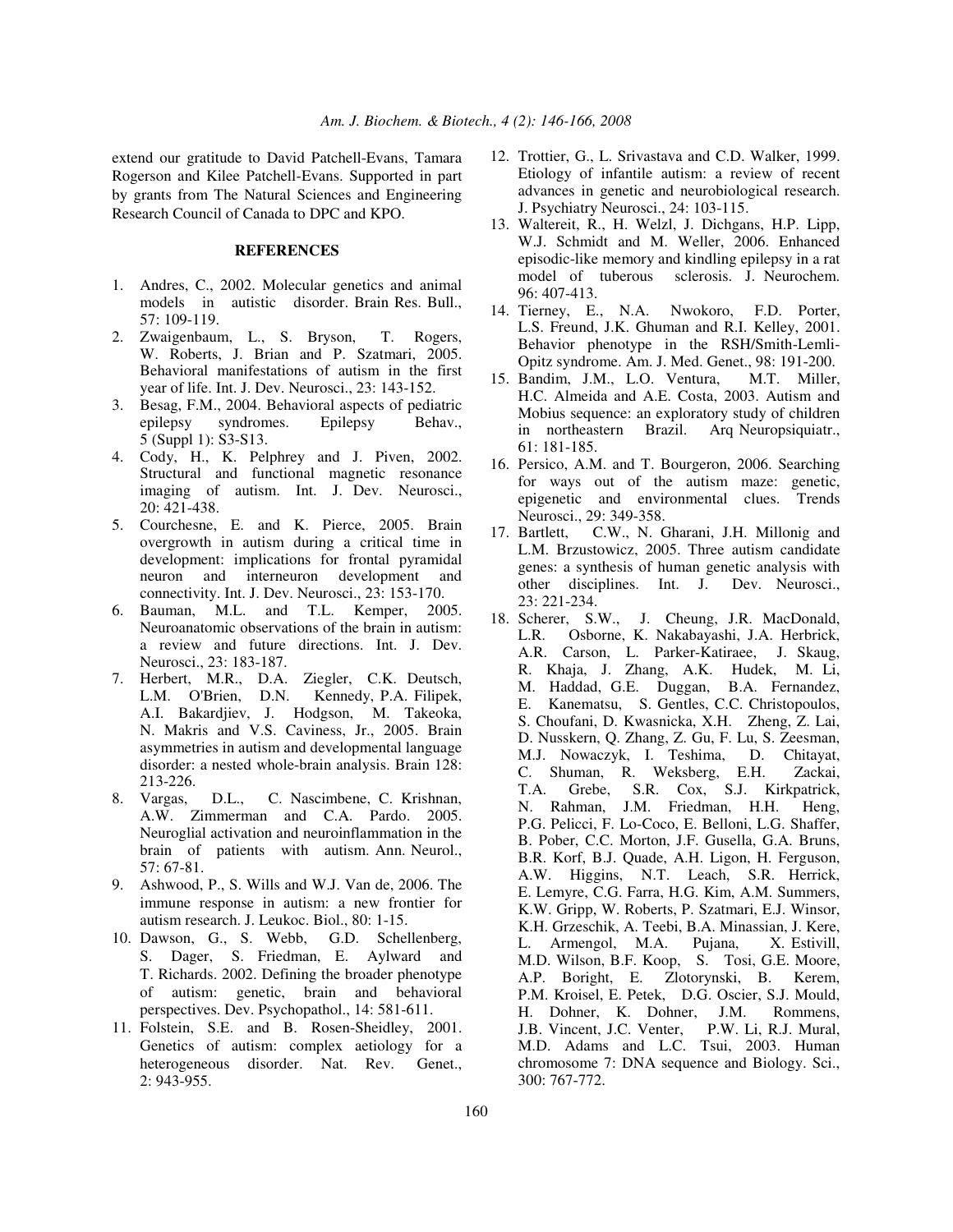- 19. Hu, V.W., B.C. Frank, S. Heine, N.H. Lee and J. Quackenbush, 2006. Gene expression profiling of lymphoblastoid cell lines from monozygotic twins discordant in severity of autism reveals differential regulation of neurologically relevant genes. BMC.Genomics, 7: 118.
- 20. Bertrand, J., A. Mars, C. Boyle, F. Bove, M. Yeargin-Allsopp and P. Decoufle, 2001. Prevalence of autism in a United States population: the Brick Township, New Jersey, investigation. Pediatrics, 108: 1155-1161.
- 21. Herbert, M.R., J.P. Russo, S. Yang, J. Roohi, M. Blaxill, S.G. Kahler, L. Cremer and E. Hatchwell, 2006. Autism and Environmental Genomics. Neurotoxicology.
- 22. Arndt, T.L., C.J. Stodgell and P.M. Rodier, 2005. The teratology of autism. Int. J. Dev. Neurosci., 23: 189-199.
- 23. Ingram, J.L., S.M. Peckham, B. Tisdale and P.M. Rodier, 2000. Prenatal exposure of rats to valproic acid reproduces the cerebellar anomalies associated with autism. Neurotoxicol. Teratol, 22: 319-324.
- 24. Zerrate, M.C., M. Pletnikov, S.L. Connors, D.L. Vargas, F.J. Seidler, A.W. Zimmerman, T.A. Slotkin and C.A. Pardo, 2007. Neuroinflammation and Behavioral Abnormalities after Neonatal Terbutaline Treatment in Rats: Implications for Autism. J. Pharmacol. Exp. Ther.
- 25. Fatemi, S.H., A.E. Cuadra, E.E. El Fakahany, R.W. Sidwell and P. Thuras, 2000. Prenatal viral infection causes alterations in nNOS expression in developing mouse brains. Neuroreport 11: 1493-1496.
- 26. Lancaster, K., D.M. Dietz, T.H. Moran and M.V. Pletnikov, 2006. Abnormal social behaviors in young and adult rats neonatally infected with Borna disease virus. Behav. Brain Res.
- 27. Chauhan, A. and V. Chauhan, 2006. Oxidative stress in autism. Pathophysiology, 13: 171-181.
- 28. Zoroglu, S.S., F. Armutcu, S. Ozen, A. Gurel, E. Sivasli, O. Yetkin and I. Meram, 2004. Increased oxidative stress and altered activities of erythrocyte free radical scavenging enzymes in autism. Eur. Arch. Psychiatry Clin. Neurosci., 254: 143-147.
- 29. Chauhan, A., V. Chauhan, W.T. Brown and I. Cohen, 2004. Oxidative stress in autism: increased lipid peroxidation and reduced serum levels of ceruloplasmin and transferrin--the antioxidant proteins. Life Sci., 75: 2539-2549.
- 30. James, S.J., P. Cutler, S. Melnyk, S. Jernigan, L. Janak, D.W. Gaylor and J.A. Neubrander, 2004. Metabolic biomarkers of increased oxidative stress and impaired methylation capacity in children with autism. Am. J. Clin. Nutr., 80: 1611-1617.
- 31. James, S.J., S. Melnyk, S. Jernigan, M.A. Cleves, C.H. Halsted, D.H. Wong, P. Cutler, K. Bock, M. Boris, J.J. Bradstreet, S.M. Baker and D.W. Gaylor, 2006. Metabolic endophenotype and related genotypes are associated with oxidative stress in children with autism. Am. J. Med. Genet. B Neuropsychiatr. Genet.
- 32. Dringen, R., J.M. Gutterer and J. Hirrlinger, 2000. Glutathione metabolism in brain metabolic interaction between astrocytes and neurons in the defense against reactive oxygen species. Eur. J. Biochem., 267: 4912-4916.
- 33. Monks, T.J., J.F. Ghersi-Egea, M. Philbert, A.J. Cooper and E.A. Lock, 1999. Symposium overview: the role of glutathione in neuroprotection and neurotoxicity. Toxicol. Sci., 51: 161-177.
- 34. Buyske, S., T.A. Williams, A.E. Mars, E.S. Stenroos, S.X. Ming, R. Wang, M. Sreenath, M.F. Factura, C. Reddy, G.H. Lambert and W.G. Johnson, 2006. Analysis of case-parent trios at a locus with a deletion allele: association of GSTM1 with autism. BMC. Genet., 7: 8.
- 35. Williams, T.A., A.E. Mars, S.G. Buyske, E.S. Stenroos, R. Wang, M.F. Factura-Santiago, G.H. Lambert and W.G. Johnson, 2007. Risk of autistic disorder in affected offspring of mothers with a glutathione S-transferase P1 haplotype. Arch. Pediatr. Adolesc. Med., 161: 356-361.
- 36. Horvath, K., J.C. Papadimitriou, A. Rabsztyn, C. Drachenberg and J.T. Tildon, 1999. Gastrointestinal abnormalities in children with autistic disorder. J. Pediatr., 135: 559-563.
- 37. Fallon, J., 2005. Could one of the most widely prescribed antibiotics amoxicillin/clavulanate augmentin be a risk factor for autism? Med Hypotheses, 64: 312-315.
- 38. Jyonouchi, H., S. Sun and N. Itokazu, 2002. Innate immunity associated with inflammatory responses and cytokine production against common dietary proteins in patients with autism spectrum disorder. Neuropsychobiology, 46: 76-84.
- 39. Wakefield, A.J., S.H. Murch, A. Anthony, J. Linnell, D.M. Casson, M. Malik, M. Berelowitz, A.P. Dhillon, M.A. Thomson, P. Harvey, A. Valentine, S.E. Davies and J.A. Walker-Smith, 1998. Ileal-lymphoid-nodular hyperplasia, nonspecific colitis and pervasive developmental disorder in children. Lancet, 351: 637-641.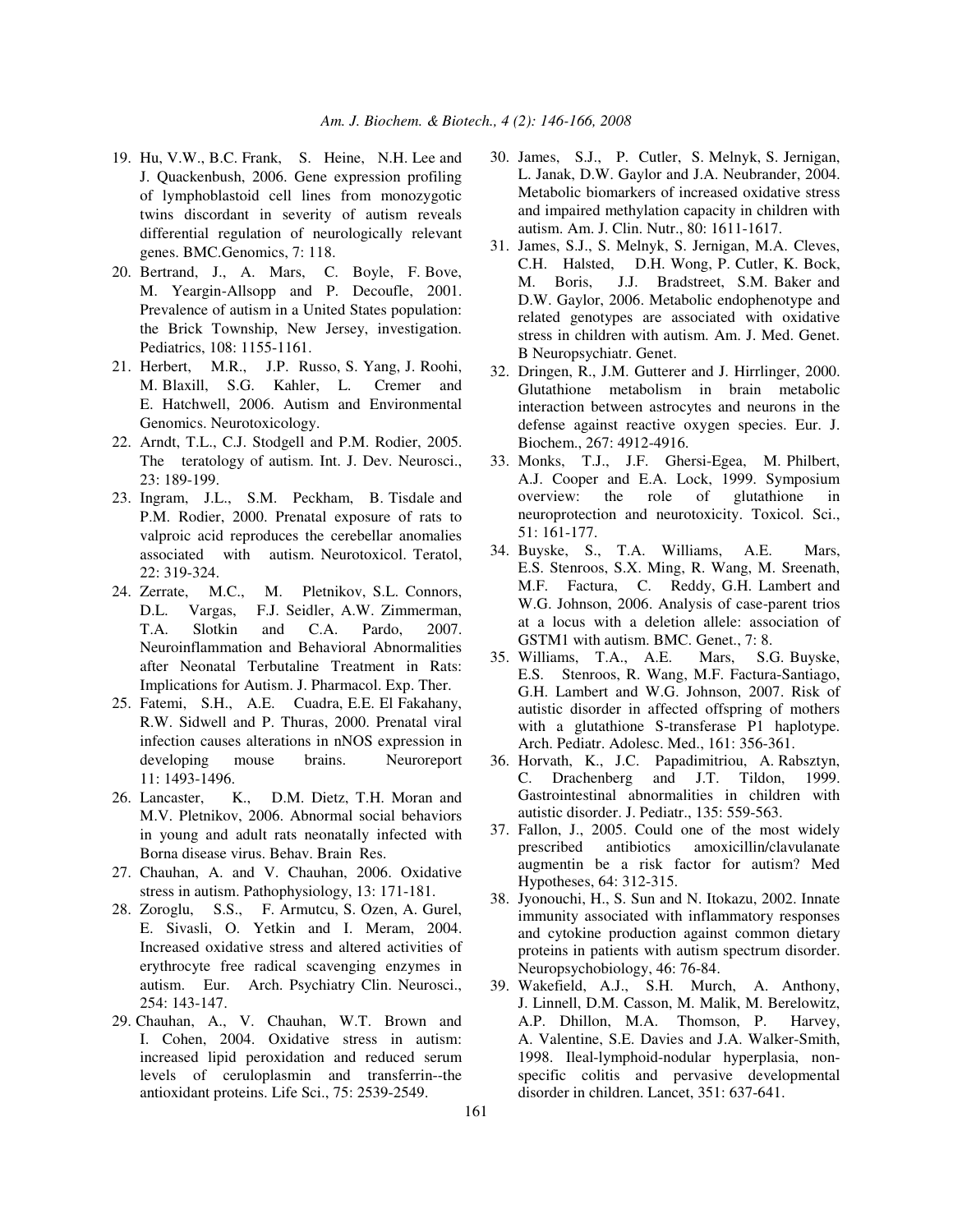- 40. Finegold, S.M., D. Molitoris, Y. Song, C. Liu, M.L. Vaisanen, E. Bolte, M. McTeague, R. Sandler, H. Wexler, E.M. Marlowe, M.D. Collins, P.A. Lawson, P. Summanen, M. Baysallar, T.J. Tomzynski, E. Read, E. Johnson, R. Rolfe, P. Nasir, H. Shah, D.A. Haake, P. Manning and A. Kaul, 2002. Gastrointestinal microflora studies in late-onset autism. Clin. Infect. Dis., 35: S6-S16.
- 41. Campbell, D.B., J.S. Sutcliffe, P.J. Ebert, R. Militerni, C. Bravaccio, S. Trillo, M. Elia, C. Schneider, R. Melmed, R. Sacco, A.M. Persico and P. Levitt, 2006. A genetic variant that disrupts MET transcription is associated with autism. Proc. Natl. Acad. Sci. USA, 103: 16834-16839.
- 42. Thompson, G.N., J.H. Walter, J L. Bresson, G.C. Ford, S.L. Lyonnet, R.A. Chalmers, J.M. Saudubray, J.V. Leonard and D. Halliday, 1990. Sources of propionate in inborn errors of propionate metabolism. Metabolism, 39: 1133-1137.
- 43. Kuijper, E.J., B. Coignard and P. Tull, 2006. Emergence of Clostridium difficile-associated disease in North America and Europe. Clin. Microbiol. Infect., 12 (Suppl 6): 2-18.
- 44. Jan, G., A.S. Belzacq, D. Haouzi, A. Rouault, D. Metivier, G. Kroemer and C. Brenner, 2002. Propionibacteria induce apoptosis of colorectal carcinoma cells via short-chain fatty acids acting on mitochondria. Cell Death Differ, 9: 179-188.
- 45. Zarate, G., S. Gonzalez and A.P. Chaia, 2004. Assessing survival of dairy propionibacteria in gastrointestinal conditions and adherence to intestinal epithelia. Methods Mol. Biol., 268: 423-432.
- 46. Mally, P., R. Mishra, S. Gandhi, M.H. Decastro, B.B. Nankova and E.F. LaGamma, 2004. Stereospecific regulation of tyrosine hydroxylase and proenkephalin genes by short-chain fatty acids in rat PC12 cells. Pediatr. Res., 55: 847-854.
- 47. De Mattos-Dutra, A., R. Meirelles, d.R. Bevilaqua, T. Kommers, S.T. Wofchuk, M. Wajner and R. Pessoa-Pureur, 2000. Methylmalonic and propionic acids increase the *in vitro* incorporation of 32P into cytoskeletal proteins from cerebral cortex of young rats through NMDA glutamate receptors. Brain Res., 856: 111-118.
- 48. Hinnebusch, B.F., S. Meng, J.T. Wu, S.Y. Archer and R.A. Hodin, 2002. The effects of short-chain fatty acids on human colon cancer cell phenotype are associated with histone hyperacetylation. J. Nutr., 132: 1012-1017.
- 49. Nicot, A., T. Otto, P. Brabet and E.M. Dicicco-Bloom, 2004. Altered social behavior in pituitary adenylate cyclase-activating polypeptide type I receptor-deficient mice. J. Neurosci., 24: 8786-8795.
- 50. Brass, E.P. and R.A. Beyerinck, 1987. Interactions of propionate and carnitine metabolism in isolated rat hepatocytes. Metabolism, 36: 781-787.
- 51. Brass, E.P. and R.A. Beyerinck, 1988. Effects of propionate and carnitine ton the hepatic oxidation of short- and medium-chain-length fatty acids. J. Biochem., 250: 819-825.
- 52. Rorig, B., G. Klausa and B. Sutor, 1996. Intracellular acidification reduced gap junction coupling between immature rat neocortical pyramidal neurones. J. Physiol., 490 (pt-1): 31-49.
- 53. Cavaglieri, C.R., A. Nishiyama, L.C. Fernandes, R. Curi, E.A. Miles and P.C. Calder, 2003. Differential effects of short-chain fatty acids on proliferation and production of pro- and antiinflammatory cytokines by cultured lymphocytes. Life Sci., 73: 1683-1690.
- 54. De Baulny, H.O., J.F. Benoist, O. Rigal, G. Touati, D. Rabier and J.M. Saudubray, 2005. Methylmalonic and propionic acidaemias: management and outcome. J. Inherit. Metab. Dis., 28: 415-423.
- 55. Ozand, P.T., G.G. Gascon, M. Al Essa, S. Joshi, E. Al Jishi, S. Bakheet, J. Al Watban, M.Z. Al Kawi and O. Dabbagh, 1998. Biotin-responsive basal ganglia disease: a novel entity. Brain, 121 (pt7): 1267-1279.
- 56. Brass, E.P. and L.J. Ruff, 1989. Effect of carnitine on propionate metabolism in the vitamin B-12 deficient rat. J. Nutr., 119: 1196-1202.
- 57. Schulpis, K.H., G.A. Karikas, J. Tjamouranis, S. Regoutas and S. Tsakiris, 2001. Low serum biotinidase activity in children with valproic acid monotherapy. Epilepsia, 42: 1359-1362.
- 58. Calabrese, V. and V. Rizza, 1999. Formation of propionate after short-term ethanol treatment and its interaction with the carnitine pool in rat. Alcohol, 19: 169-176.
- 59. Nyhan, W.L., C. Bay, E.W. Beyer and M. Mazi, 1999. Neurologic nonmetabolic presentation of propionic acidemia. Arch. Neurol., 56: 1143-1147.
- 60. Wajner, M., A. Latini, A.T. Wyse and C.S. Dutra-Filho. 2004. The role of oxidative damage in the neuropathology of organic acidurias: insights from animal studies. J. Inherit. Metab. Dis., 27: 427-448.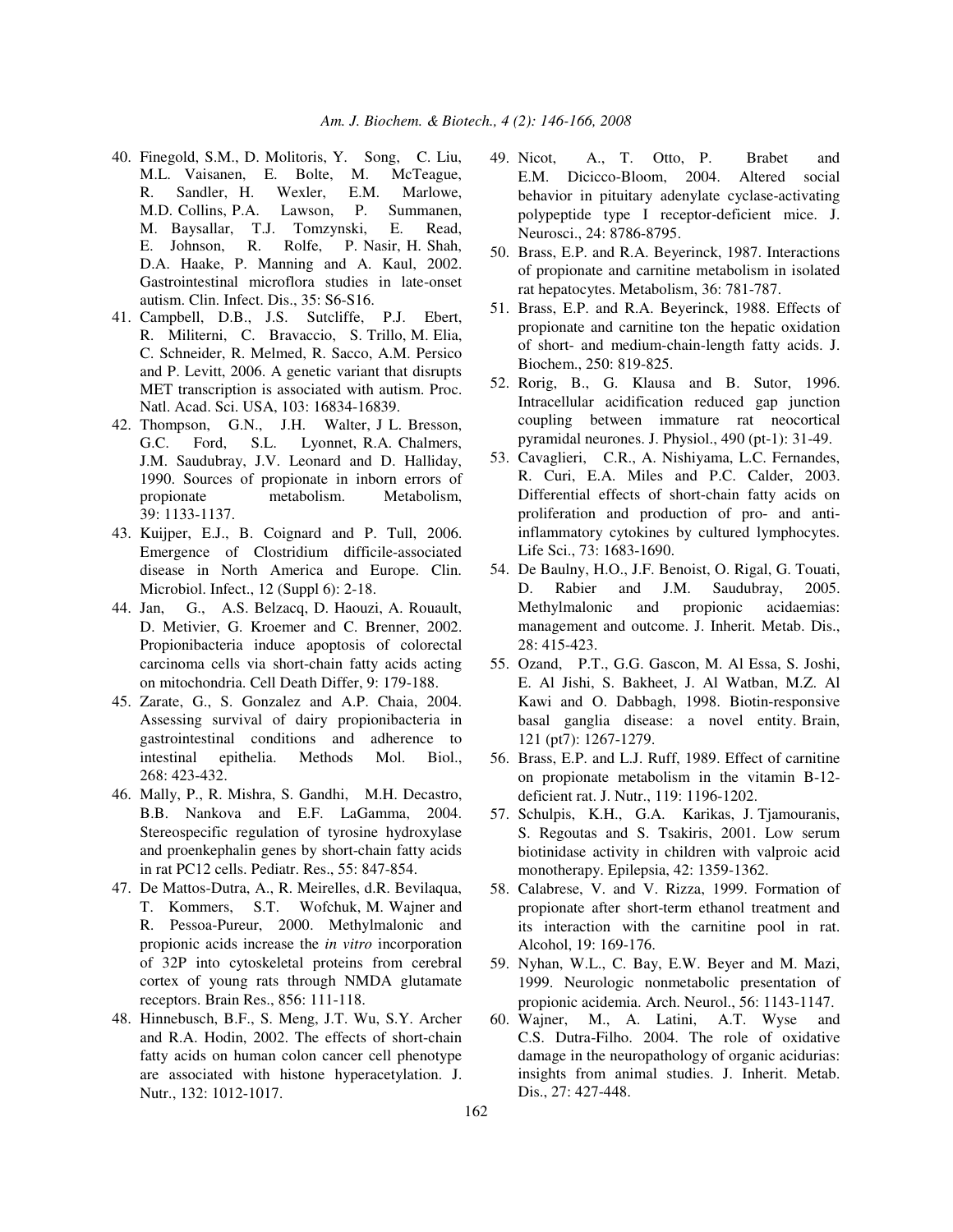- 61. MacFabe, D.F., D.P. Cain, K. Rodriguez-Capote, A.E. Franklin, J.E. Hoffman, F. Boon, A.R. Taylor, M. Kavaliers and K.P. Ossenkopp, 2007. Neurobiological effects of intraventricular propionic acid in rats: possible role of short chain fatty acids on the pathogenesis and characteristics of autism spectrum disorders. Behav. Brain Res., 176: 149-169.
- 62. Paxinos, G. and C. Watson, 1986. The Rat Brain in Stereotaxic Coordinates, 2nd Edn. Ed. Academic Press, Sydney, Montreal.
- 63. Ossenkopp, K.P. and M. Kavaliers, 1996. Measuring spontaneous locomotor activity in small mammals. In K.P. Ossenkopp, M. Kavaliers and P.R. Sanberg, editors Measuring Movement and Locomotion: From Invertabrates to Humans R.G. Landes Company, Austin, Texas., 33-59.
- 64. Ossenkopp, K.P. and D.S. Mazmanian, 1985. The measurement and integration of behavioral variables: aggregation and complexity as important issues. Neurobehav. Toxicol. Teratol., 7: 95-100.
- 65. Brusque, A.M., C.F. Mello, D.N. Buchanan, S.T. Terracciano, M.P. Rocha, C.R. Vargas, C.M. Wannmacher and M. Wajner, 1999. Effect of chemically induced propionic acidemia on neurobehavioral development of rats. Pharmacol. Biochem. Behav., 64: 529-534.
- 66. Vargas, D.L., C. Nascimbene, C. Krishnan, A.W. Zimmerman and C.A. Pardo, 2004. Neuroglial activation and neuroinflammation in the brain of patients with autism. Ann. Neurol., 57: 67-81.
- 67. Rosengren, L.E., G. Ahlsen, M. Belfrage, C. Gillberg, K.G. Haglid and A. Hamberger, 1992. A sensitive ELISA for glial fibrillary acidic protein: application in CSF of children. J. Neurosci. Methods, 44: 113-119.
- 68. Beach, T.G., W.B. Woodhurst, D.B. MacDonald and M.W. Jones, 1995. Reactive microglia in hippocampal sclerosis associated with human temporal lobe epilepsy. Neurosci. Lett., 191: 27-30.
- 69. Kondratyev, A. and K. Gale, 2000. Intracerebral injection of caspase-3 inhibitor prevents neuronal apoptosis after kainic acid-evoked status epilepticus. Brain Res. Mol. Brain Res., 75: 216-224.
- 70. Noyan-Ashraf, M.H., F. Brandizzi and B.H. Juurlink. 2005. Constitutive nuclear localization of activated caspase 3 in subpopulations of the astroglial family of cells. GLIA, 49: 588-593.
- 71. Casella, G.T., M.B. Bunge and P.M. Wood, 2004. Improved immunocytochemical identification of neural, endothelial and inflammatory cell types in paraffin-embedded injured adult rat spinal cord. J. Neurosci. Methods, 139: 1-11.
- 72. Shi, S.R., R.J. Cote and C.R. Taylor, 2001. Antigen retrieval techniques: current perspectives. J. Histochem. Cytochem., 49: 931-937.
- 73. Levine, R.L., J.A. Williams, E.R. Stadtman and E. Shacter, 1994. Carbonyl assays for determination of oxidatively modified proteins. Methods Enzymol., 233: 346-357.
- 74. Paglia, D.E. and W.N. Valentine, 1967. Studies on the quantitative and qualitative characterization of erythrocyte glutathione peroxidase. J. Lab Clin. Med., 70: 158-169.
- 75. Carlberg, I. and B. Mannervik, 1985. Glutathione reductase. Methods Enzymol., 113: 484-490.
- 76. Habig, W. H., M.J. Pabst and W.B. Jakoby, 1974. Glutathione S-transferases. The first enzymatic step in mercapturic acid formation. J. Biol. Chem., 249: 7130-7139.
- 77. Lowry, O.H., N.J. Rosenbrough, A.L. FARR and R.J. Randall, 1951. Protein measurement with the Folin phenol reagent. J. Biol. Chem., 193: 265-275.
- 78. Wyse, A.T., A.M. Brusque, C.G. Silva, E.L. Streck, M. Wajner and C.M. Wannmacher, 1998. Inhibition of Na+,K+-ATPase from rat brain cortex by propionic acid. Neuroreport, 9: 1719-1721.
- 79. Bronstein, J.M., D.B. Farber and C.G. Wasterlain, 1993. Regulation of type-II calmodulin kinase: functional implications. Brain Res. Rev., 18: 135-147.
- 80. Nakao, S., A. Fujii and R. Niederman, 1992. Alteration of cytoplasmic Ca2+ in resting and stimulated human neutrophils by short-chain carboxylic acids at neutral pH. Infect. Immun., 60: 5307-5311.
- 81. Dawson, V.L. and T.M. Dawson, 1996. Nitric oxide neurotoxicity. J. Chem. Neuroanat., 10: 179-190.
- 82. Centonze, D., P. Gubellini, A. Pisani, G. Bernardi and P. Calabresi, 2003. Dopamine, acetylcholine and nitric oxide systems interact to induce corticostriatal synaptic plasticity. Rev. Neurosci., 14: 207-216.
- 83. Shih, Y.H., A.W. Lee, Y.H. Huang, M.H. Ko and Y.S. Fu, 2004. GABAergic neuron death in the striatum following kainate-induced damage of hippocampal neurons: evidence for the role of NO in locomotion. Int. J. Neurosci., 114: 1119-1132.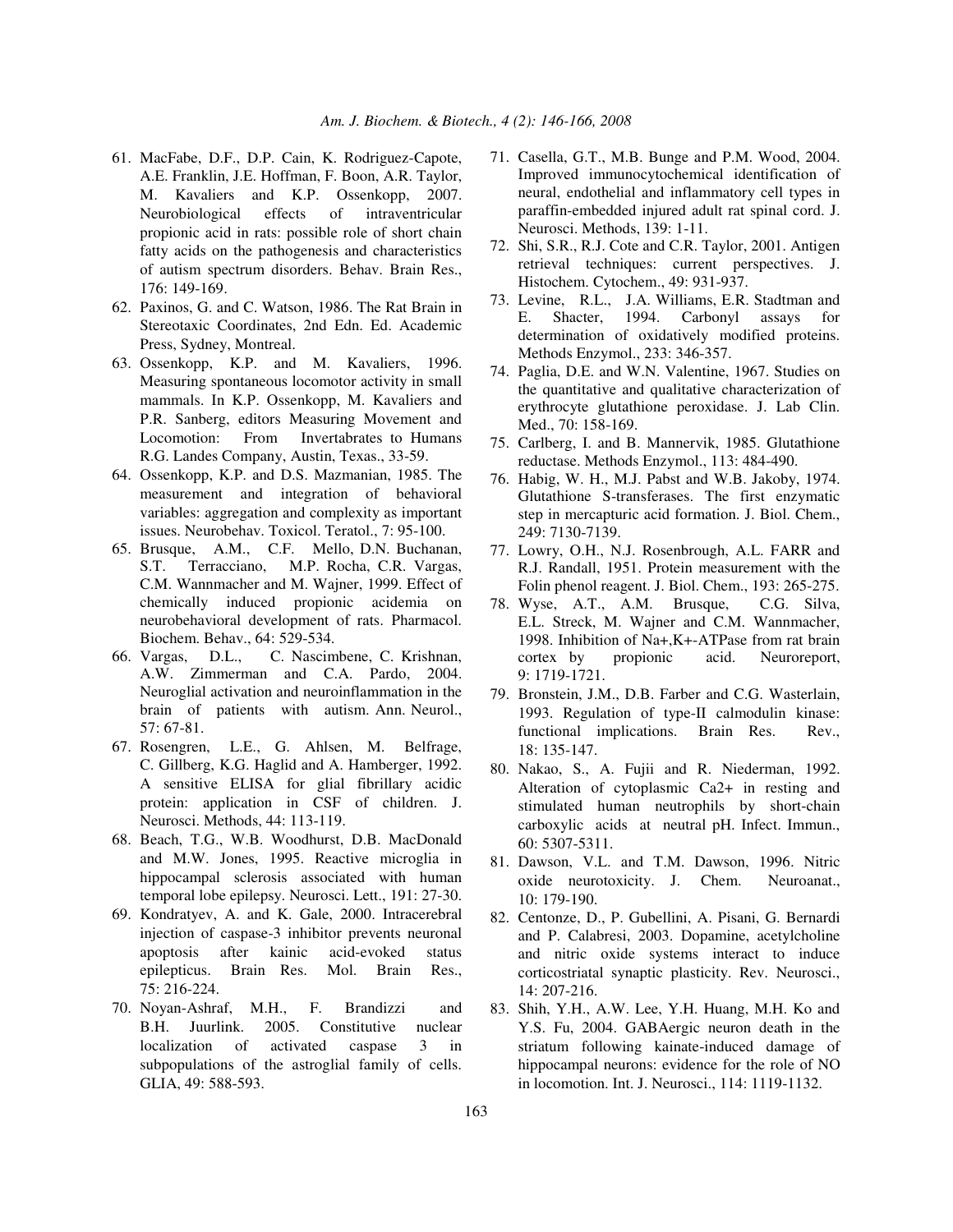- 84. Akyol, O., S.S. Zoroglu, F. Armutcu, S. Sahin and A. Gurel, 2004. Nitric oxide as a physiopathological factor in neuropsychiatric disorders. *In vivo*., 18: 377-390.
- 85. Virmani, A., F. Gaetani, S. Imam, Z. Binienda and S. Ali, 2003. Possible mechanism for the neuroprotective effects of L-carnitine on methamphetamine-evoked neurotoxicity. Ann. N Y. Acad. Sci., 993: 197-207.
- 86. Karuri, A.R., E. Dobrowsky and I.F. Tannock, 1993. Selective cellular acidification and toxicity<br>of weak organic acids in an acidic of weak organic acids in an acidic microenvironment. Br. J. Cancer, 68: 1080-1087.
- 87. Spray, D.C., J. Nerbonne, d.C. Campos, A.L. Harris and M.V. Bennett, 1984. Substituted benzyl acetates: a new class of compounds that reduce gap junctional conductance by cytoplasmic acidification. J. Cell Biol., 99: 174-179.
- 88. Perez-Velazquez, J.L., T.A. Valiante, Carlen and PL., 1994. Modulation of gap junctional mechanisms during calcium-free induced field burst activity: a possible role for electrotonic coupling in epileptogenesis. J. Neurosci., 14: 4308-4317.
- 89. Bonnet, U., D. Bingmann and M. Wiemann, 2000. Intracellular pH modulates spontaneous and epileptiform bioelectric activity of hippocampal CA3-neurones. Eur. Neuropsychopharmacol., 10: 97-103.
- 90. Maurer, M.H., M. Canis, W. Kuschinsky and R. Duelli, 2004. Correlation between local monocarboxylate transporter 1 (MCT1) and glucose transporter 1 (GLUT1) densities in the adult rat brain. Neurosci. Lett., 355: 105-108.
- 91. Bergersen, L., A. Rafiki and O.P. Ottersen, 2002. Immunogold cytochemistry identifies specialized membrane domains for monocarboxylate transport in the central nervous system. Neurochem. Res., 27: 89-96.
- 92. Nehlig, A., 2004. Brain uptake and metabolism of ketone bodies in animal models. Prostaglandins Leukot. Essent. Fatty Acids, 70:265-275.
- 93. Nguyen, N.H., C. Morland, S.V. Gonzalez, F. Rise, J. Storm-Mathisen, V. Gundersen and B. Hassel, 2007. Propionate increases neuronal histone acetylation, but is metabolized oxidatively by glia. Relevance for propionic acidemia. J. Neurochem., 101: 806-814.
- 94. Remblier, C., R. Pontcharraud, C. Tallineau, A. Piriou and F. Huguet, 1999. Lactic acid-induced increase of extracellular dopamine measured by microdialysis in rat striatum: evidence for glutamatergic and oxidative mechanisms. Brain Res., 837: 22-28.
- 95. Cannizzaro, C., R. Monastero, M. Vacca and M. Martire, 2003. [3H]-DA release evoked by low pH medium and internal H+ accumulation in rat hypothalamic synaptosomes: involvement of calcium ions. Neurochem. Int., 43: 9-17.
- 96. Smith, I.D., M.A. Sutton and R.J. Beninger, 1997. Rotational bias in intact rats following intrastriatal injections of dopaminergic drugs. Pharmacol. Biochem. Behav., 58: 431-441.
- 97. Filosa, J.A., J.B. Dean and R.W. Putnam, 2002. Role of intracellular and extracellular pH in the chemosensitive response of rat locus coeruleus neurones. J. Physiol., 541: 493-509.
- 98. Severson, C.A., W. Wang, V.A. Pieribone, C.I. Dohle and G.B. Richerson, 2003. Midbrain serotonergic neurons are central pH chemoreceptors. Nat. Neurosci., 6: 1139-1140.
- 99. Moser, V.C. and W.K. Boyes, 1993. Prolonged neurobehavioral and visual effects of short-term exposure to 3,3'-iminodipropionitrile (IDPN) in rats. Fundam. Appl. Toxicol., 21: 277-290.
- 100.Borlongan, C.V., T.K. Koutouzis and P.R. Sanberg, 1997. 3-Nitropropionic acid animal model and Huntington's disease. Neurosci. Biobehav. Rev., 21: 289-293.
- 101.Fujita, K., K. Nakanishi, K. Sobue, T. Ueki, K. Asai and T. Kato, 1998. Astrocytic gap junction blockage and neuronal Ca2+ oscillation in neuronastrocyte cocultures *in vitro*. Neurochem. Int., 33: 41-49.
- 102.O'Donnell, P. and A.A. Grace, 1997. Cortical afferents modulate striatal gap junction permeability via nitric oxide. Neurosci., 76: 1-5.
- 103.O'Donnell, P., J. Greene, N. Pabello, B.L. Lewis and A.A. Grace, 1999. Modulation of cell firing in the nucleus accumben. Ann. N. Y. Acad. Sci., 877: 157-175.
- 104.LeBeau, F.E., R.D. Traub, H. Monyer, M.A. Whittington and E.H. Buhl, 2003. The role of electrical signaling via gap junctions in the generation of fast network oscillations. Brain Res. Bull., 62: 3-13.
- 105.Anders, J.J., 1988. Lactic acid inhibition of gap junctional intercellular communication in *in vitro* astrocytes as measured by fluorescence recovery after laser photobleaching. GLIA, 1: 371-379.
- 106.Moore, H. and A.A. Grace, 2002. A role for electrotonic coupling in the striatum in the expression of dopamine receptor-mediated stereotypies. Neuropsychopharmacol., 27: 980-992.
- 107.Nogradi, A., F. Domoki, R. Degi, S. Borda, M. Pakaski, A. Szabo and F. Bari, 2003. Upregulation of cerebral carbonic anhydrase by anoxic stress in piglets. J. Neurochem., 85: 843-850.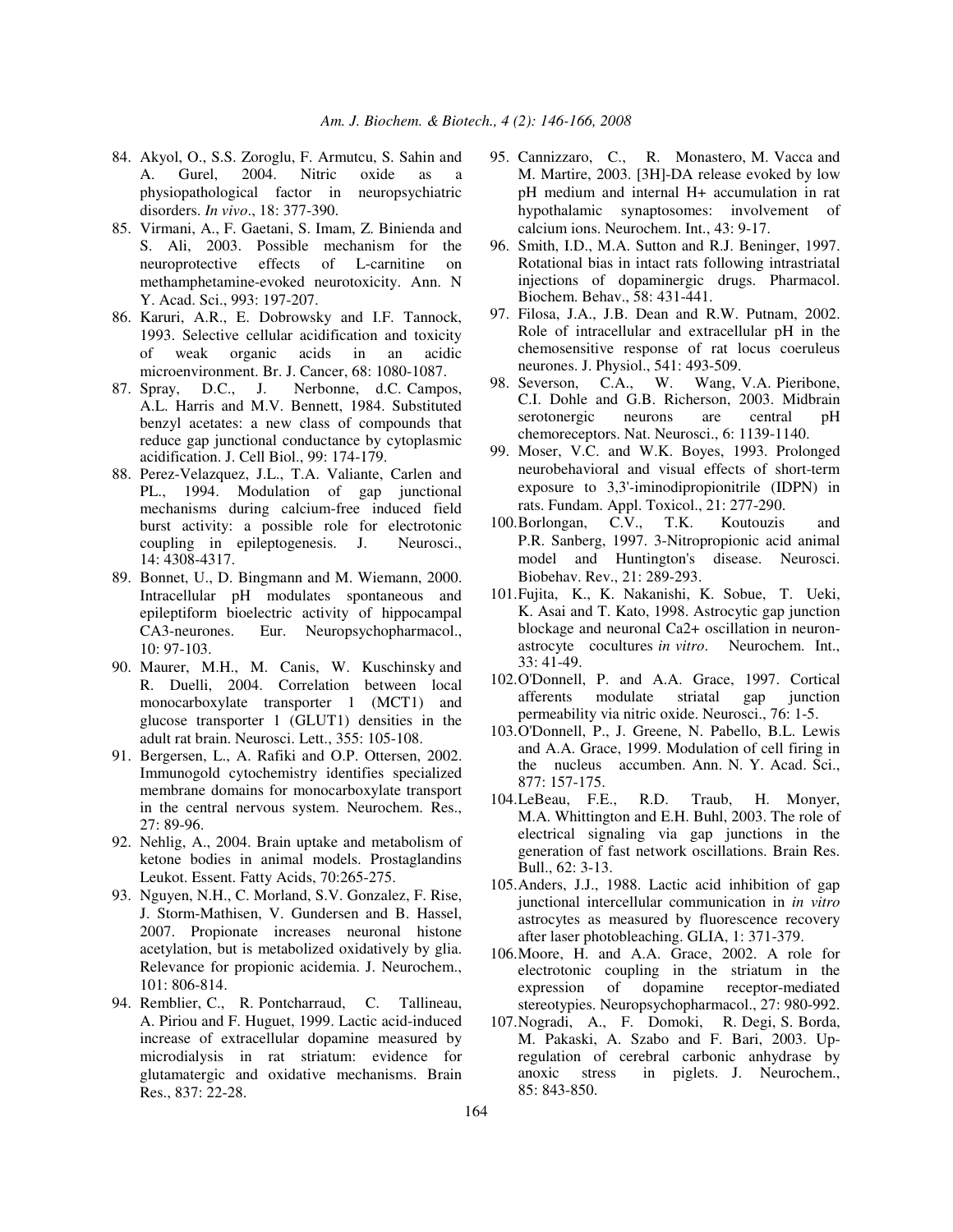- 108.Hinkerohe, D., D. Smikalla, A. Haghikia, K. Heupel, C.G. Haase, R. Dermietzel and P.M. Faustmann, 2005. Effects of cytokines on microglial phenotypes and astroglial coupling in an inflammatory coculture model. GLIA, 52: 85-97.
- 109.Palomo, T., R.J. Beninger, R.M. Kostrzewa and T. Archer, 2003. Brain sites of movement disorder: genetic and environmental agents in neurodevelopmental perturbations. Neurotox. Res., 5: 1-26.
- 110.O'Callaghan, J.P., K.F. Jensen and D.B. Miller, 1995. Quantitative aspects of drug and toxicantinduced astrogliosis. Neurochem. Int., 26: 115-124.
- 111.Briones, T.L., J. Woods, M. Wadowska, M. Rogozinska and M. Nguyen, 2006. Astrocytic changes in the hippocampus and functional recovery after cerebral ischemia are facilitated by<br>rehabilitation training. Behav. Brain Res.. rehabilitation training. Behav. Brain Res., 171: 17-25.
- 112.Mittelbronn, M., K. Dietz, H. J. Schluesener and R. Meyermann, 2001. Local distribution of microglia in the normal adult human central nervous system differs by up to one order of magnitude. Acta Neuropathol. (Berl), 101: 249-255.
- 113.Iravani, M.M., K. Kashefi, P. Mander, S. Rose and P. Jenner, 2002. Involvement of inducible nitric oxide synthase in inflammation-induced dopaminergic neurodegeneration. Neurosci., 110: 49-58.
- 114.Sheng, J.G., R.E. Mrak and W.S. Griffin, 1997. Glial-neuronal interactions in Alzheimer disease: progressive association of IL-1alpha+ microglia and S100beta+ astrocytes with neurofibrillary tangle stages. J. Neuropathol. Exp. Neurol., 56: 285-290.
- 115.Seilhean, D., K. Kobayashi, Y. He, T. Uchihara, O. Rosenblum, C. Katlama, F. Bricaire, C. Duyckaerts and J.J. Hauw, 1997. Tumor necrosis factor-alpha, microglia and astrocytes in AIDS dementia complex. Acta Neuropathol. (Berl), 93: 508-517.
- 116.Sola, C., C. Casal, J.M. Tusell and J. Serratosa, 2002. Astrocytes enhance lipopolysaccharideinduced nitric oxide production by microglial cells. Eur. J. Neurosci., 16: 1275-1283.
- 117.Ponomarev, E.D., L.P. Shriver, K. Maresz and B.N. Dittel, 2005. Microglial cell activation and proliferation precedes the onset of CNS autoimmunity. J. Neurosci. Res., 81: 374-389.
- 118.Sugaya, K., S. Chou, S.J. Xu and M. McKinney, 1998. Indicators of glial activation and brain oxidative stress after intraventricular infusion of endotoxin. Mol. Brain Res., 58: 1-9.
- 119.Dringen, R., 2005. Oxidative and antioxidative potential of brain microglial cells. Antioxid. Redox. Signal., 7: 1223-1233.
- 120.Yao, Y., W.J. Walsh, W.R. McGinnis and D. Pratico, 2006. Altered vascular phenotype in autism: correlation with oxidative stress. Arch. Neurol., 63: 1161-1164.
- 121.Stolp, H.B., K.M. Dziegielewska, C.J. Ek, A.M. Potter and N.R. Saunders, 2005. Long-term changes in blood-brain barrier permeability and white matter following prolonged systemic inflammation in early development in the rat. Eur. J. Neurosci., 22: 2805-2816.
- 122.Le Poul, E., C. Loison, S. Struyf, J.Y. Springael, V. Lannoy, M.E. Decobecq, S. Brezillon, V. Dupriez, G. Vassart, J. Van Damme, M. Parmentier and M. Detheux, 2003. Functional characterization of human receptors for short chain fatty acids and their role in polymorphonuclear cell activation. J. Biol. Chem., 278: 25481-25489.
- 123.Benjelloun, N., S. Renolleau, A. Represa, Y. Ben Ari and C. Charriaut-Marlangue, 1999. Inflammatory responses in the cerebral cortex after ischemia in the P7 neonatal rat. Stroke, 30: 1916-1923.
- 124. Rigo, F.K., L. Pasquetti, C.R. Malfatti, M.R. Fighera, R.C. Coelho, C.Z. Petri and C.F. Mello, 2006. Propionic acid induces convulsions and protein carbonylation in rats. Neurosci. Lett., 408: 151-154.
- 125.Filipek, P.A., J. Juranek, M.T. Nguyen, C. Cummings and J.J. Gargus, 2004. Relative carnitine deficiency in autism. J. Autism Dev. Disord., 34: 615-623.
- 126.Mattson, M.P. and D. Liu, 2002. Energetics and oxidative stress in synaptic plasticity and neurodegenerative disorders. Neuromolecular. Med., 2: 215-231.
- 127.Caruso, R.L., B.L. Upham, C. Harris and J.E. Trosko, 2005. Biphasic lindane-induced oxidation of glutathione and inhibition of gap junctions in myometrial cells. Toxicol. Sci., 86: 417-426.
- 128.Schuck, P.F., R.B. Rosa, L.F. Pettenuzzo, A. Sitta, C.M. Wannmacher, A.T. Wyse and M. Wajner, 2004. Inhibition of mitochondrial creatine kinase activity from rat cerebral cortex by methylmalonic acid. Neurochem. Int., 45: 661-667.
- 129.Wyatt, I., A. Gyte, G. Mainwaring, P.S. Widdowson and E.A. Lock, 1996. Glutathione depletion in the liver and brain produced by 2 chloropropionic acid: relevance to cerebellar granule cell necrosis. Arch. Toxicol., 70: 380-389.